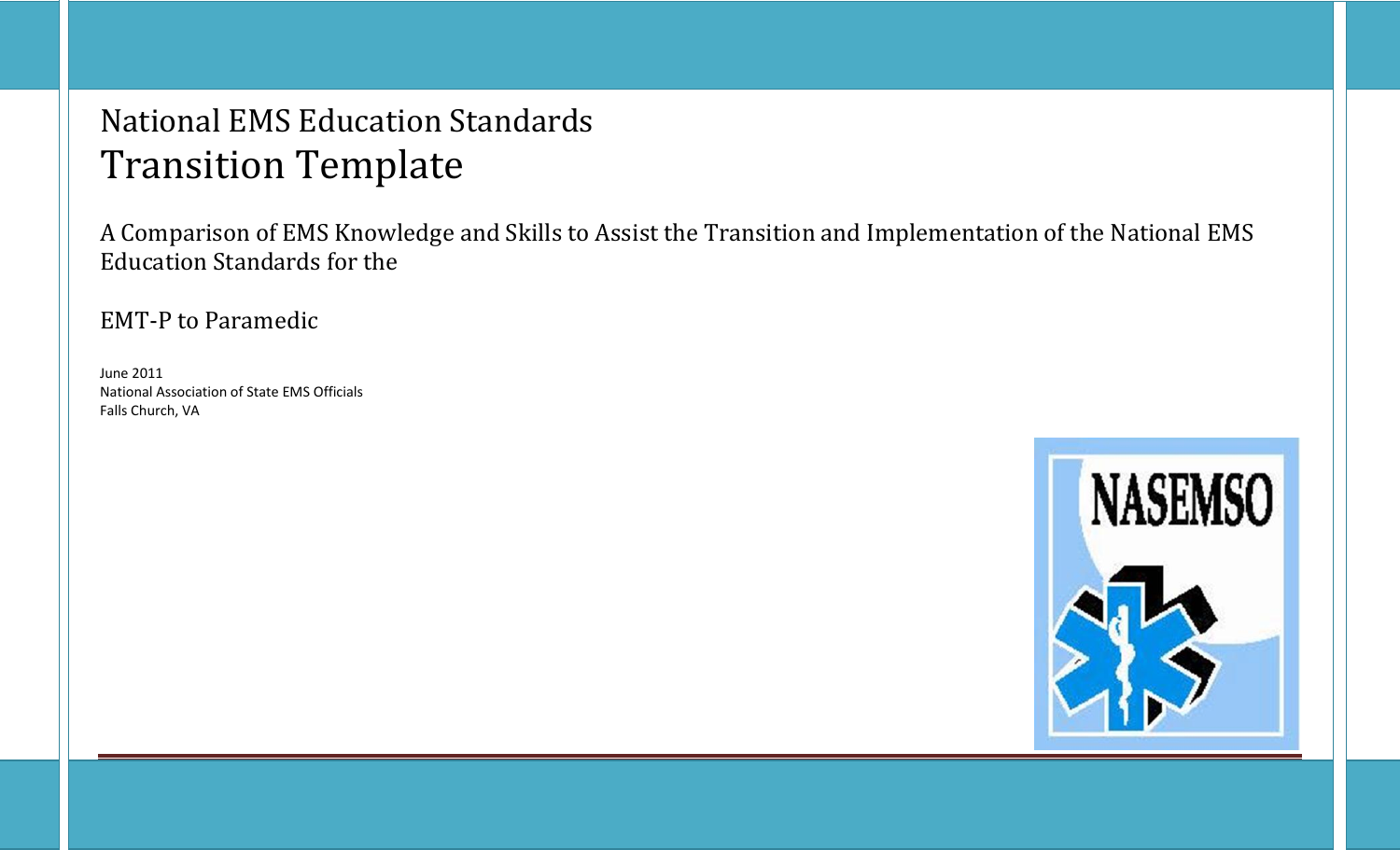## **Background:**

In 1996, the National Highway Traffic Safety Administration (NHTSA) and the Health Resources and Services Administration (HRSA) published the national consensus document titled *EMS Agenda for the Future (Agenda.)* The intent of the *Agenda* is to create a common vision for the future of EMS and is designed for use by government and private organizations at the national, state and local levels to help guide EMS planning, decision making, and policy. In 2000, the *Agenda* was followed by the *EMS Education Agenda for the Future: A Systems Approach (Education Agenda)*. Since the release of the *Agenda*, the *National EMS Core Content (Core Content), National EMS Scope of Practice Model (Scope of Practice Model)*, and the *National EMS Education Standards (Education Standards)* have been completed and published along with Instructional Guidelines geared to each practitioner level. States license EMS personnel and EMS agencies as a means of ensuring public health and safety. Because of this common and important function, the National Association of State EMS Officials (NASEMSO) has taken the lead in coordinating implementation of the *Education Agenda*. Because states may need to revise or develop processes to facilitate a smooth transition from the *U.S. Department of Transportation National Standard Curricula* (NSC) to the new *Education Standards*, the National Association of State EMS Officials (NASEMSO) collaborated with a panel of experts and several national stakeholder groups to establish a *Gap Analysis Template* in 2009. States were encouraged to consider several important factors to implement of the *Education Standards*:

- Individual states are encouraged to use the *National EMS Scope of Practice Model* as a foundation to establish state EMS practitioner levels.
- Individual states are encouraged to use the *Gap Analysis Template* to help define system processes that support the transition of EMS practitioners to the state-adopted scope of practice.
- The *Education Standards* promotes increased flexibility, encourages creativity within each EMS education program and encourages alternative delivery methods. The *Education Standards* do not represent a prescriptive sequence or content grouping for a class presentation. States and/or educational programs will need to determine the sequence for teaching the materials.
- Course outcome evaluations should be based on student competency, not the time to course completion, as this may vary. Time estimates may be provided to guide the *planning* for presentation of course materials.
- States and/or education programs should re-evaluate student qualifications, co-requisites, or pre-requisites for all EMS practitioner levels.
- States and/or programs should consider co-requisites or pre-requisites for transition courses to help establish the depth and breadth of new content.
- Individuals transitioning within a level (i.e. EMT-P to Paramedic) are responsible for the knowledge and skills that are implicit to all previous levels.

States retain the authority to credential individual practitioners in a way that best meets the needs of the state. Some states have already identified state-based learning objectives and educational priorities that exist both above and below the *Education Standards* making it difficult to establish a "national curriculum" for transition. Because a transition course per se would have a limited shelf life as the *Education Standards* are implemented, available resources have been focused on developing materials that will support implementation of the new practitioner levels and pre-packaged educational materials geared specifically *to the changes* are generally unavailable. To assist this effort, NASEMSO has utilized the Gap Analysis Template to help identify the generic "Gap Content" that can be used to enhance the knowledge and skills of existing practitioners that desire certification/licensure at the level of the *Education Standards*. Proper learning objectives should be developed by end users and accompany an identification of methods (i.e. medical literature, publisher materials, in-service programs, and Learning Management Systems) that can be used to achieve educational goals. Page guides have been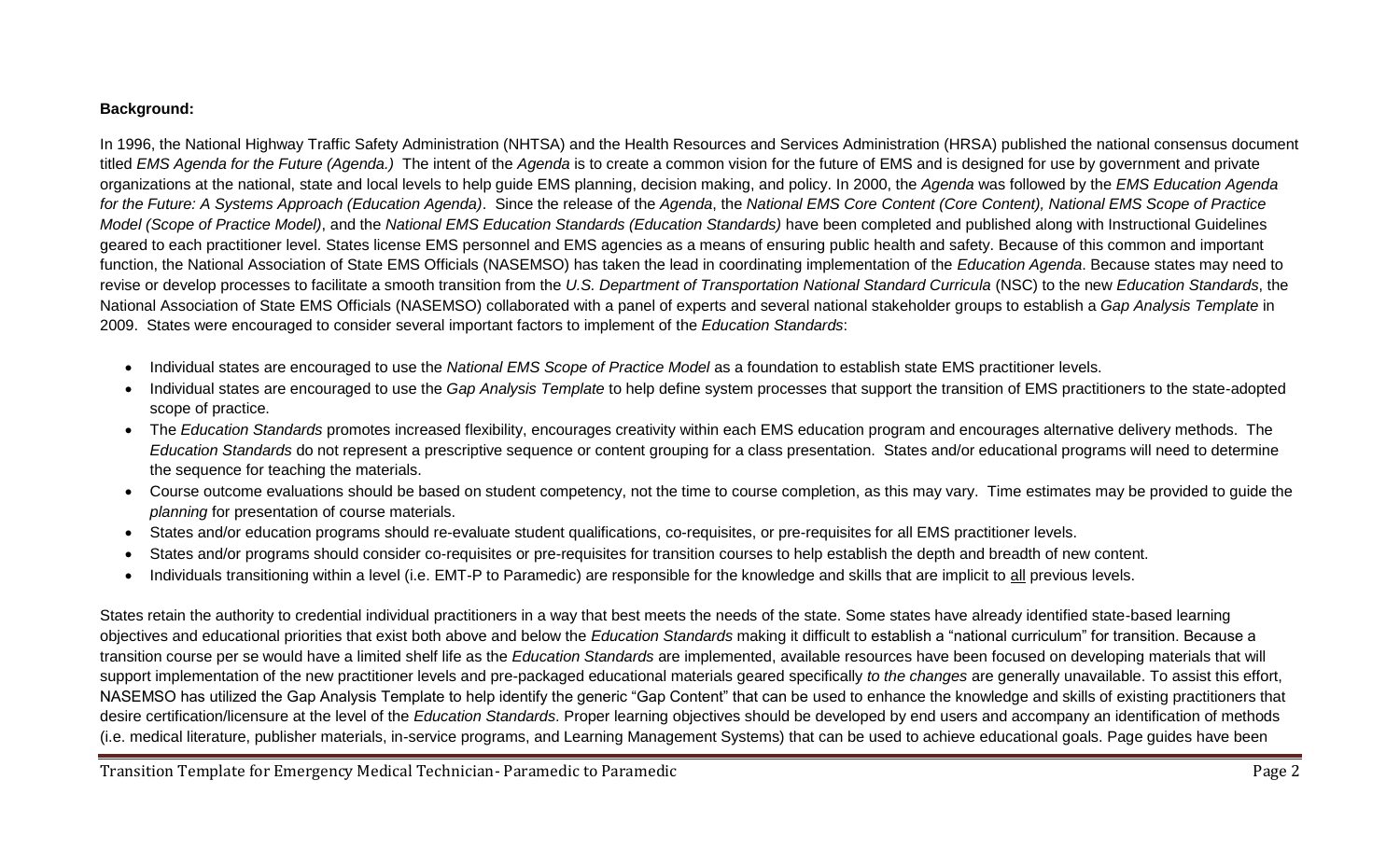included to cross reference content with the *Education Standards* and more detail regarding content can be found within the Instructional Guidelines. Time frames (rough estimates) have been provided to assist in planning and are not intended to serve as a mandate. For the purposes of the Transition Templates:

- **"Essential Content"** is content or material that has been identified by an expert panel as having significantly changed (including expanded) from the NSC with sufficient clinical relevance that review and/or instruction during the transition process is **strongly recommended**.
- **"Supplemental Content"** is content or material that has been highlighted by the panel as changed (including expanded) from the NSC with sufficient clinical relevance that review and/or instruction **should be considered.**

Content areas that do not include time frames likely contain content changes that were felt to be insufficient to warrant updating. These content areas should, at a minimum, be reviewed by the state and added to transition learning requirements if deemed appropriate. Proper learning objectives should be developed by end users and accompany an identification of methods (i.e. medical literature, publisher materials, in-service programs, and Learning Management Systems) that can be used to achieve educational goals. Page guides have been included to cross reference content with the *Education Standards* and more detail regarding content can be found within the Instructional Guidelines. Declarative time frames (rough estimates) have been provided to assist planning efforts and are not intended to serve as a mandate. In addition, the *Education Standards* recognize the National Incident Management System (NIMS) and Hazardous Waste Operations and Emergency Response (HAZWOPER) standard, 29 CFR 1910.120 as pre- or co-requisite training requirements. Additional time may be needed to accommodate this content.

States will need to determine which content and/or skills must be tested and/or verified to complete state-based transition processes and communicate this information to stakeholders.

A list of EMS publisher materials that support the implementation of the Education Standards is maintained by NASEMSO on our web site at [www.nasemso.org.](http://www.nasemso.org/) *Education Standards* and *Instructional Guidelines* listed in this document serve as an example for convenience of the reader. Official documents published by NHTSA are available at [www.ems.gov.](http://www.ems.gov/)

The NASEMSO Implementation Team is available to provide technical assistance to states with *Education Agenda* implementation efforts. State officials that desire additional information can contact NASEMSO via info@nasemso.org or call NASEMSO Program Advisor Kathy Robinson at (703) 538-1799 ext 1708.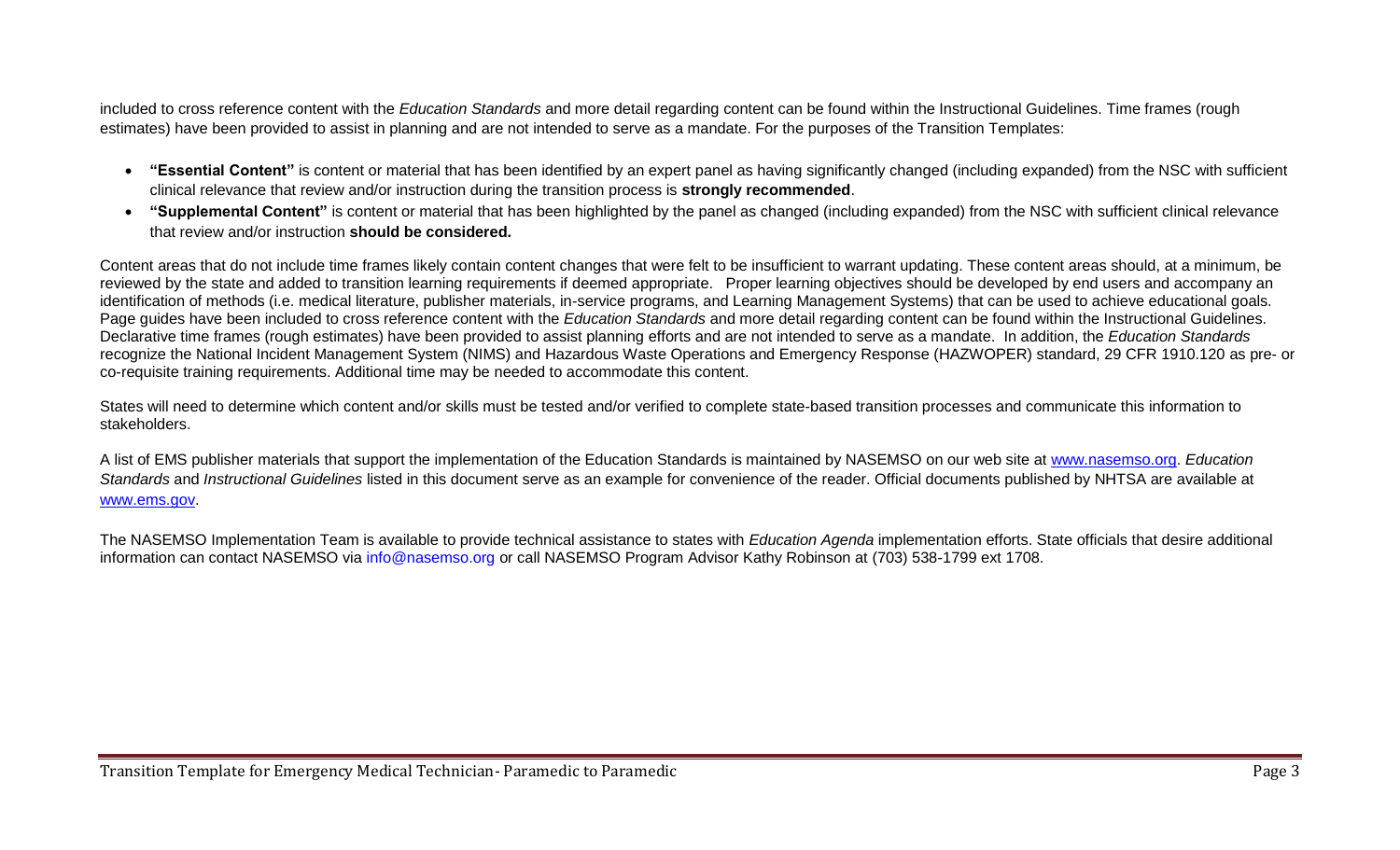## **Transition of EMT-P to Paramedic**

| <b>Section Title</b>                            | <b>EMS Education Standard</b>                                                                                                                                                                                                                                                                                                                | <b>Gap Analysis of NSC to Education Standards</b>                                                                                                                                                                                                                                                                                                          | <b>AEMT Instructional Guidelines</b>                                                                                                                                                               | Declarative<br>$E = E$ ssential<br>S = 1<br><b>Supplemental</b> | <b>Essential</b><br><b>Content</b> |
|-------------------------------------------------|----------------------------------------------------------------------------------------------------------------------------------------------------------------------------------------------------------------------------------------------------------------------------------------------------------------------------------------------|------------------------------------------------------------------------------------------------------------------------------------------------------------------------------------------------------------------------------------------------------------------------------------------------------------------------------------------------------------|----------------------------------------------------------------------------------------------------------------------------------------------------------------------------------------------------|-----------------------------------------------------------------|------------------------------------|
| Preparatory                                     | Integrates comprehensive knowledge of EMS<br>systems, the safety/well-being of the paramedic, and<br>medical/legal and ethical issues which is intended to<br>improve the health of EMS personnel, patients, and<br>the community.<br>(P 11)                                                                                                 |                                                                                                                                                                                                                                                                                                                                                            |                                                                                                                                                                                                    | <b>Total for</b><br>Section<br>$E = 90$ min.<br>$S = 30$ min.   |                                    |
| <b>EMS Systems</b><br>$\bullet$                 | Fundamental depth, foundational breadth<br>• History of EMS<br>Complex depth, comprehensive breadth<br>• EMS systems<br>. Roles/ responsibilities/professionalism of EMS<br>personnel<br>• Quality improvement<br>• Patient safety<br>(P. 11)                                                                                                | More detailed discussion on patient safety issues,<br>strategies to decrease medical errors                                                                                                                                                                                                                                                                | <b>II.</b> Patient Safety<br>A. Significant - One of the Most Urgent Health Care<br>Challenges<br>B. Incidence<br>C. High-Risk Activities<br>D. How Errors Happen<br>E Preventing Errors<br>(P. 8) | 15 min.                                                         | Essential                          |
| Research                                        | Fundamental depth, foundational breadth<br>• Research principles to interpret literature and<br>advocate evidence-based practice (P. 11)                                                                                                                                                                                                     | The section is primarily focused on evidence based<br>decisions and how to interpret research; the section on<br>conducting research is gone.                                                                                                                                                                                                              | I. Research Principles to Interpret Literature and<br><b>Advocate Evidence-Based Practice</b><br>G. Relating Research to EMS<br>H. Evidence-based decision making<br>(P. 9)                        | 5 min.                                                          | Supplemental                       |
| <b>Workforce Safety</b><br>and Wellness         | Complex depth, comprehensive breadth<br>• Provider safety and wellbeing<br>• Standard safety precautions<br>• Personal protective equipment<br>• Stress management<br>o Dealing with death and dying<br>• Prevention of work related injuries<br>• Lifting and moving patients<br>· Disease transmission<br>• Wellness principles<br>(P. 12) | Emphasizes the difference between body substance<br>isolation and personal protective equipment; brief<br>discussion on bariatric issues, neonatal isolettes and<br>medical restraint.<br>The 1998 EMT-P National Standard Curriculum<br>mentioned CISM. The new standards does not use that<br>term instead focusing more on stress management<br>issues. | <b>II. Standard Safety Precautions</b><br><b>III. Personal Protective Equipment</b><br><b>IV. Stress Management</b><br>VI. (Selected Topics in) Lifting and Moving Patients<br>(P.12)              | $10 \text{ min.}$                                               | Supplemental                       |
| Documentation<br>$\bullet$                      | Complex depth, comprehensive breadth<br>• Principles of medical documentation and report writing<br>(P. 13)                                                                                                                                                                                                                                  | The Health Insurance Portability and Accountability Act<br>(HIPAA) did not exist when the 1998 EMT-P National<br>Standard Curriculum was authored.                                                                                                                                                                                                         | See Medical/Legal and Ethics for HIPAA overview.<br>(P. 26)                                                                                                                                        | 15 min.                                                         | Essential                          |
| <b>EMS System</b><br>$\bullet$<br>Communication | Complex depth, comprehensive breadth<br>• EMS communication system<br>• Communication with other health care professionals<br>• Team communication and dynamics<br>(P. 13)                                                                                                                                                                   |                                                                                                                                                                                                                                                                                                                                                            | (P. 8)                                                                                                                                                                                             | $\Omega$                                                        |                                    |
| Therapeutic<br>$\bullet$<br>Communications      | Complex depth, comprehensive breadth<br>Principles of communicating with patients in a manner<br>that achieves a positive relationship                                                                                                                                                                                                       | Increased depth of cultural competence issues.                                                                                                                                                                                                                                                                                                             | I. Principles of Communicating With Patients in a<br><b>Manner That Achieves a Positive Relationship</b><br>E. Adjusting Communication Strategies                                                  | 15 min.                                                         | Supplemental                       |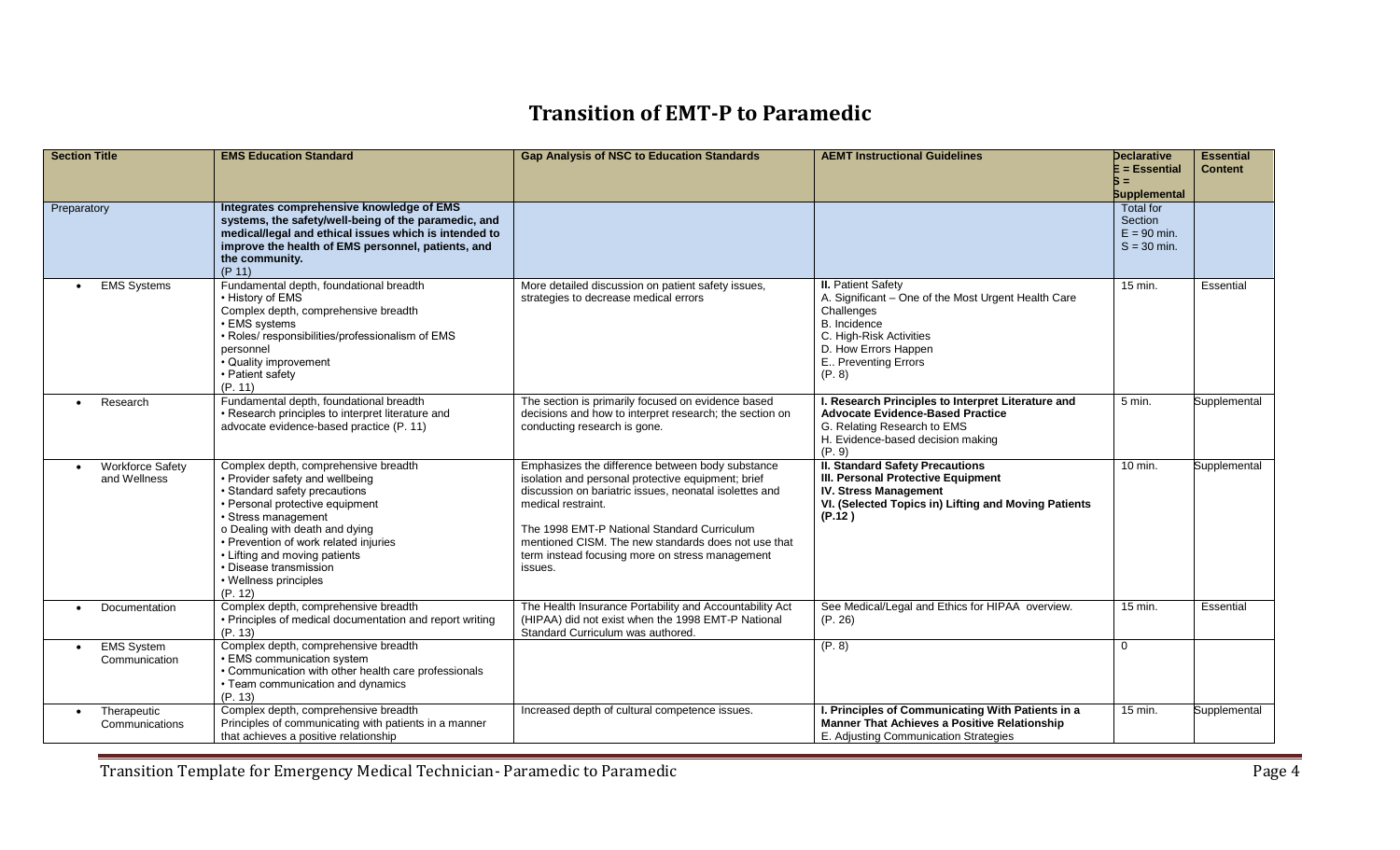| <b>Section Title</b>       | <b>EMS Education Standard</b>                                                                                                                                                                                                                                                                                                                                                        | <b>Gap Analysis of NSC to Education Standards</b>                                                                                                                                                                                                                                                                                                                                                             | <b>AEMT Instructional Guidelines</b>                                                                                                                                                                                                                                                                                                                                                                                                                                                                     | Declarative<br>E = Essential<br>$s =$<br><b>Supplemental</b> | <b>Essential</b><br><b>Content</b> |
|----------------------------|--------------------------------------------------------------------------------------------------------------------------------------------------------------------------------------------------------------------------------------------------------------------------------------------------------------------------------------------------------------------------------------|---------------------------------------------------------------------------------------------------------------------------------------------------------------------------------------------------------------------------------------------------------------------------------------------------------------------------------------------------------------------------------------------------------------|----------------------------------------------------------------------------------------------------------------------------------------------------------------------------------------------------------------------------------------------------------------------------------------------------------------------------------------------------------------------------------------------------------------------------------------------------------------------------------------------------------|--------------------------------------------------------------|------------------------------------|
|                            | • Factors that affect communication<br>• Interviewing techniques<br>• Dealing with difficult patients<br>• Adjusting communication strategies for age, stage of<br>development, patients with special needs, and differing<br>cultures<br>(P. 13)                                                                                                                                    |                                                                                                                                                                                                                                                                                                                                                                                                               | (P. 20)                                                                                                                                                                                                                                                                                                                                                                                                                                                                                                  |                                                              |                                    |
| Medical/Legal Ethics       | Complex depth, comprehensive breadth<br>• Consent/refusal of care<br>• Confidentiality<br>• Advanced directives<br>• Tort and criminal actions<br>• Statutory responsibilities<br>• Mandatory reporting<br>• Health care regulation<br>· Patient rights/advocacy<br>• End-of-life Issues<br>• Ethical principles/moral obligations<br>• Ethical tests and decision making<br>(P. 13) | Health Insurance Portability and Accountability Act<br>(HIPAA) did not exist when the 1998 EMT-P National<br>Standard Curriculum was authored; increased depth of<br>discussion regarding advance directives; the term "end-<br>of-life" was not previously used; there is an increased<br>emphasis on end of life issues; increased depth and<br>breadth on ethics                                           | II. Confidentiality<br>A. Obligation to Protect Patient Information<br>B. Health Information Portability and Accountability Act<br>(HIPAA)<br>C. Responsibility Arising From Physician - Patient<br>Relationship<br>D. Privileged Communications<br>E. Breach of Confidentiality<br>III. Advanced Directives<br>A. Patient Self-Determination Act<br>I. Consent/Refusal of Care<br>IX. End of Life Issues<br>X. Ethical Principles/Moral Obligations<br>XI. Ethical Tests and Decision Making<br>(P. 25) | 60 min.                                                      | Essential                          |
| Anatomy and Physiology     | Integrates a complex depth and comprehensive<br>breadth of knowledge of the anatomy and physiology<br>of all human systems<br>(P. 14)                                                                                                                                                                                                                                                | The current recommendation calls for more<br>comprehensive coverage of A&P than provided in the<br>previous 1998 EMT-P National Standard Curriculum.<br>Programs should evaluate their current A&P program to<br>see how much upgrade they need to reach a<br>comprehensive and complex understanding, especially in<br>the cardiovascular, respiratory, and neurological systems.                            | (P. 31)                                                                                                                                                                                                                                                                                                                                                                                                                                                                                                  | <b>Total for</b><br>Section<br>$E = 60$ min.<br>$S = 0$ min. |                                    |
| <b>Medical Terminology</b> | Integrates comprehensive anatomical and medical<br>terminology and abbreviations into the written and<br>oral communication with colleagues and other health<br>care professionals. (P. 14)                                                                                                                                                                                          | Although not detailed, this content is new to this level.                                                                                                                                                                                                                                                                                                                                                     | (P. 54)                                                                                                                                                                                                                                                                                                                                                                                                                                                                                                  | Total for<br>Section<br>$E = 0$ min.<br>$S - 5$ min.         |                                    |
| Physiology                 | Integrates comprehensive knowledge of<br>pathophysiology of major human systems.<br>(P. 14)                                                                                                                                                                                                                                                                                          | The current recommendation calls for more<br>comprehensive coverage of pathophysiology than<br>provided in the previous 1998 EMT-P National Standard<br>Curriculum. Programs should evaluate their current<br>pathophysiology program to see how much upgrade they<br>need to reach a comprehensive and complex<br>understanding, especially in the cardiovascular,<br>respiratory, and neurological systems. | (P. 55)                                                                                                                                                                                                                                                                                                                                                                                                                                                                                                  | Content<br>integrated<br>into<br>appropriate<br>sections     |                                    |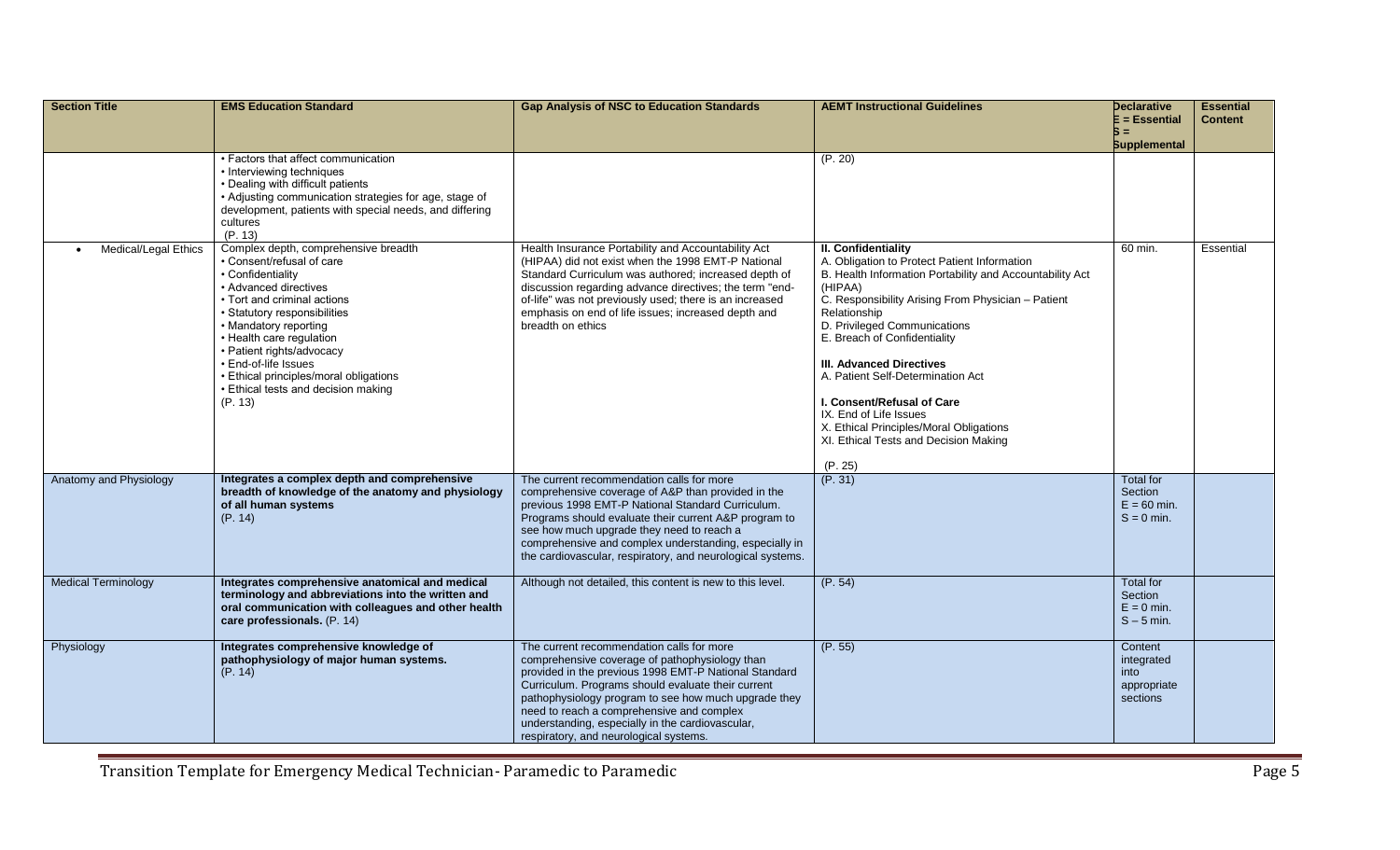| <b>Section Title</b>                         | <b>EMS Education Standard</b>                                                                                                                                                                                                                                                                                                                                                                            | <b>Gap Analysis of NSC to Education Standards</b>                                                                                                                                                                                                                                                                                                          | <b>AEMT Instructional Guidelines</b>                                                                                                                                                                                                                                                                                                                           | <b>Declarative</b><br>$E = E$ ssential<br>$S =$<br><b>Supplemental</b> | <b>Essential</b><br><b>Content</b> |
|----------------------------------------------|----------------------------------------------------------------------------------------------------------------------------------------------------------------------------------------------------------------------------------------------------------------------------------------------------------------------------------------------------------------------------------------------------------|------------------------------------------------------------------------------------------------------------------------------------------------------------------------------------------------------------------------------------------------------------------------------------------------------------------------------------------------------------|----------------------------------------------------------------------------------------------------------------------------------------------------------------------------------------------------------------------------------------------------------------------------------------------------------------------------------------------------------------|------------------------------------------------------------------------|------------------------------------|
| Life Span Development                        | Integrates comprehensive knowledge of life span<br>development.<br>(P. 14)                                                                                                                                                                                                                                                                                                                               | New information at this level                                                                                                                                                                                                                                                                                                                              | (P. 72)                                                                                                                                                                                                                                                                                                                                                        | $\overline{0}$                                                         |                                    |
| <b>Public Health</b>                         | Applies fundamental knowledge of principles of<br>public health and epidemiology including public<br>health emergencies, health promotion, and illness<br>and injury prevention<br>(P. 15)                                                                                                                                                                                                               | Consistent with the EMS Agenda for the Future, there is a<br>greater emphasis on public health issues                                                                                                                                                                                                                                                      | I. Basic Principles of Public Health<br>(P. 76)                                                                                                                                                                                                                                                                                                                | <b>Total for</b><br>Section<br>$E = 0$ min.<br>$S = 10$ min.           |                                    |
| Pharmacology                                 | Integrates comprehensive knowledge of<br>pharmacology to formulate a treatment plan<br>intended to mitigate emergencies and improve the<br>overall health of the patient.<br>(P. 15)                                                                                                                                                                                                                     |                                                                                                                                                                                                                                                                                                                                                            |                                                                                                                                                                                                                                                                                                                                                                | <b>Total for</b><br>Section<br>$E = 75$ min.<br>$S = 5$ min            |                                    |
| Principles of<br>$\bullet$<br>Pharmacology   | Complex depth, comprehensive breadth<br>• Medication safety<br>• Medication legislation<br>• Naming<br>Classifications<br>· Schedules<br>• Pharmacokinetics<br>• Storage and security<br>• Autonomic pharmacology<br>• Metabolism and excretion<br>• Mechanism of action<br>• Phases of medication activity<br>• Medication response relationships<br>• Medication interactions<br>• Toxicity<br>(P. 15) | Programs should evaluate their current pharmacology<br>program to see how much upgrade they need to reach a<br>comprehensive and complex understanding                                                                                                                                                                                                     | <b>I. Medication Safety</b><br><b>II. Medication Legislation</b><br>III. Naming<br><b>IV. Classifications</b><br>V. Schedules<br>VI. Drug Storage and Security<br><b>VII. Phases of Medication Activity</b><br><b>VIII. Medication Interactions</b><br>IX. Toxicity<br>X. Drug Terminology<br>XI. Sources of Drugs<br>XII. Pharmacological Concepts<br>(P. 78) | 30 min.                                                                | Essential                          |
| Medication<br>Administration                 | Complex depth, comprehensive breadth<br>· Routes of administration<br>• Within the scope of practice of the paramedic,<br>administer medications to a patient<br>(P. 16)                                                                                                                                                                                                                                 | Programs should evaluate their current pharmacology<br>program to see how much upgrade they need to reach a<br>comprehensive and complex understanding                                                                                                                                                                                                     | (P. 85)                                                                                                                                                                                                                                                                                                                                                        | 5 min.                                                                 | Supplemental                       |
| Emergency<br>$\bullet$<br><b>Medications</b> | Complex depth, comprehensive breadth<br>Within the scope of practice of the paramedic<br>• Names<br>• Actions<br>• Indications<br>• Contraindications<br>• Complications<br>· Routes of administration<br>· Side effects<br>• Interactions                                                                                                                                                               | In the 1998 EMT-P National Standard Curriculum, there<br>was no list of medications; the list in the IGs represents<br>medications commonly used in numerous EMS systems<br>and is a minimum list that all paramedics should know.<br>States and programs are encouraged to add to the list,<br>but should not delete. This list may become dated quickly. | <b>I. Specific Medications</b><br>(P. 87)                                                                                                                                                                                                                                                                                                                      | 45 min                                                                 | Essential                          |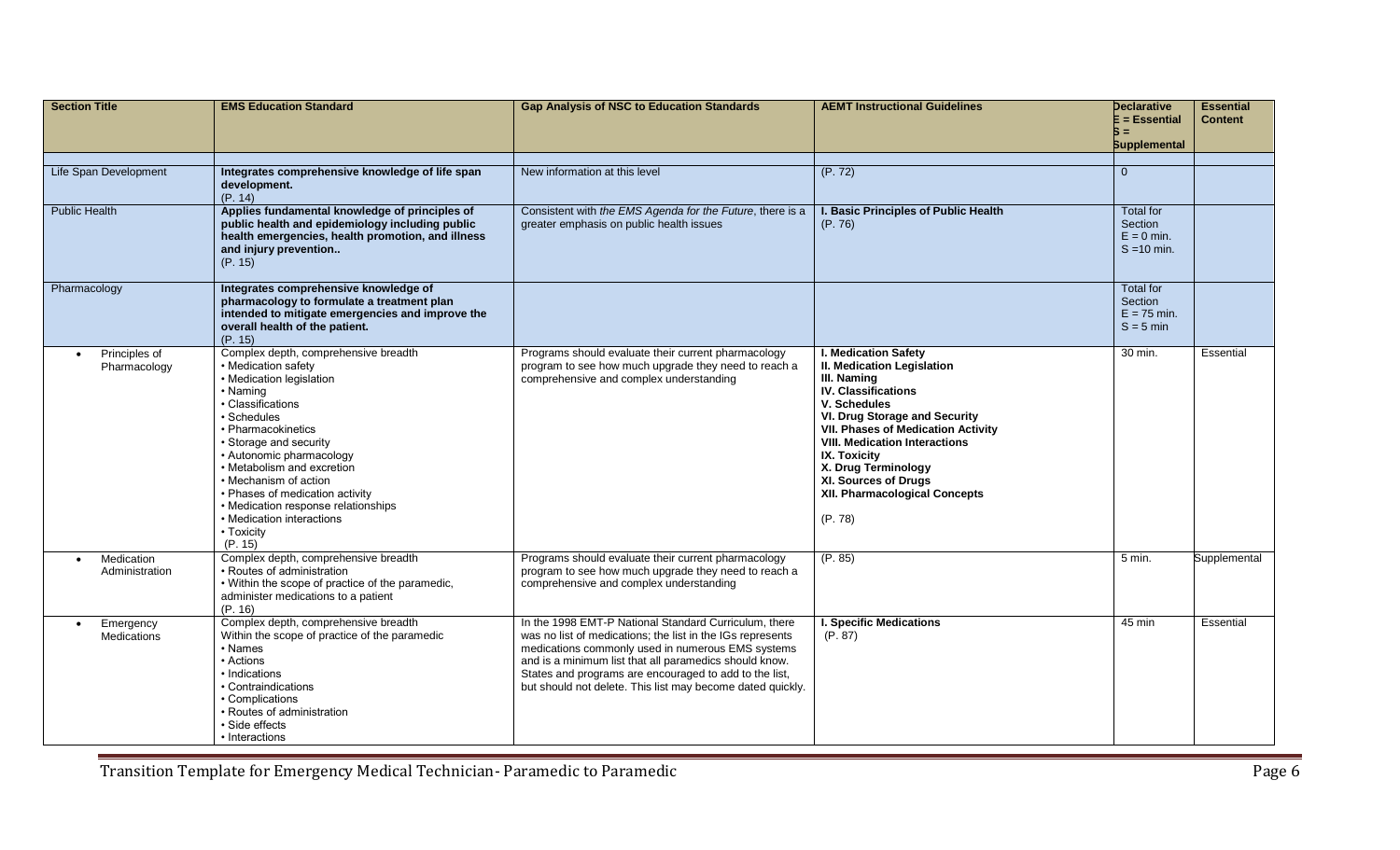| <b>Section Title</b>                                             | <b>EMS Education Standard</b>                                                                                                                                                                                                                                                                                                                                                                              | <b>Gap Analysis of NSC to Education Standards</b>                                                                                                                                                                                                                                                                                                                                         | <b>AEMT Instructional Guidelines</b>                                                                                                                                                                                                                                                                                                                                         | Declarative<br>E = Essential<br>5 =                   | <b>Essential</b><br><b>Content</b> |
|------------------------------------------------------------------|------------------------------------------------------------------------------------------------------------------------------------------------------------------------------------------------------------------------------------------------------------------------------------------------------------------------------------------------------------------------------------------------------------|-------------------------------------------------------------------------------------------------------------------------------------------------------------------------------------------------------------------------------------------------------------------------------------------------------------------------------------------------------------------------------------------|------------------------------------------------------------------------------------------------------------------------------------------------------------------------------------------------------------------------------------------------------------------------------------------------------------------------------------------------------------------------------|-------------------------------------------------------|------------------------------------|
|                                                                  | • Dosages for the medications<br>administered<br>(P. 16)                                                                                                                                                                                                                                                                                                                                                   |                                                                                                                                                                                                                                                                                                                                                                                           |                                                                                                                                                                                                                                                                                                                                                                              | <b>Supplemental</b>                                   |                                    |
| Airway Management,<br>Respiration, and Artificial<br>Ventilation | Integrates complex knowledge of anatomy,<br>physiology, and pathophysiology into the<br>assessment to develop and implement a treatment<br>plan with the goal of assuring a patent airway,<br>adequate respiration for patients of all ages.<br>(P. 17)                                                                                                                                                    |                                                                                                                                                                                                                                                                                                                                                                                           |                                                                                                                                                                                                                                                                                                                                                                              | Total for<br>Section<br>$E = 90$ min.<br>$S = 0$ min. |                                    |
| Anatomy and<br>$\bullet$<br>Physiology                           | Complex depth, comprehensive breadth<br>Within the scope of practice of the paramedic<br>• Airway anatomy<br>• Airway assessment<br>• Techniques of assuring a patent airway<br>(P. 17)                                                                                                                                                                                                                    | Confusion exists about the differences between<br>oxygenation, ventilation, and respiration. The Education<br>Standards were organized to attempt to highlight the<br>differences between the concepts. There is a greater<br>emphasis on ventilation and respirations and the<br>importance of artificial ventilation. Research suggests that<br>EMS can make a difference in this area. | I. Airway Anatomy<br><b>II. Airway Assessment</b><br>(P. 89)                                                                                                                                                                                                                                                                                                                 | 30 min.                                               | Essential                          |
| Airway Management                                                | Complex depth, comprehensive breadth<br>Within the scope of practice of the paramedic<br>• Airway anatomy<br>• Airway assessment<br>• Techniques of assuring a patent airway<br>(P. 17)                                                                                                                                                                                                                    | Confusion exists about the differences between<br>oxygenation, ventilation, and respiration. The Education<br>Standards were organized to attempt to highlight the<br>differences between the concepts. There is a greater<br>emphasis on ventilation and respirations and the<br>importance of artificial ventilation. Research suggests that<br>EMS can make a difference in this area. | III. Techniques of Assuring a Patent Airway<br>IV. Consider Age-Related Variations in Pediatric and<br><b>Geriatric Patients</b><br>(P.91)                                                                                                                                                                                                                                   | 15 min.                                               | Essential                          |
| Respiration                                                      | (See also Anatomy and Physiology)<br>Complex depth, comprehensive breadth<br>• Anatomy of the respiratory system<br>• Physiology, and pathophysiology of respiration<br>o Pulmonary ventilation<br>o Oxygenation<br>o Respiration<br>□ External<br>$\Box$ Internal<br><b>Cellular</b><br>• Assessment and management of adequate and<br>inadequate respiration<br>• Supplemental oxygen therapy<br>(P. 18) | Confusion exists about the differences between<br>oxygenation, ventilation, and respiration. The Education<br>Standards were organized to attempt to highlight the<br>differences between the concepts. There is a greater<br>emphasis on ventilation and respirations and the<br>importance of artificial ventilation. Research suggests that<br>EMS can make a difference in this area. | I. Anatomy of the Respiratory System<br><b>II. Physiology of Respiration</b><br>III. Pathophysiology of Respiration<br>IV. Assessment of Adequate and Inadequate<br><b>Respiration</b><br>V. Management of Adequate and Inadequate<br>Respiration<br>VI. Supplemental Oxygen Therapy<br>VII. Age-Related Variations in Pediatric and Geriatric<br><b>Patients</b><br>(P. 93) | $15$ min.                                             | Essential                          |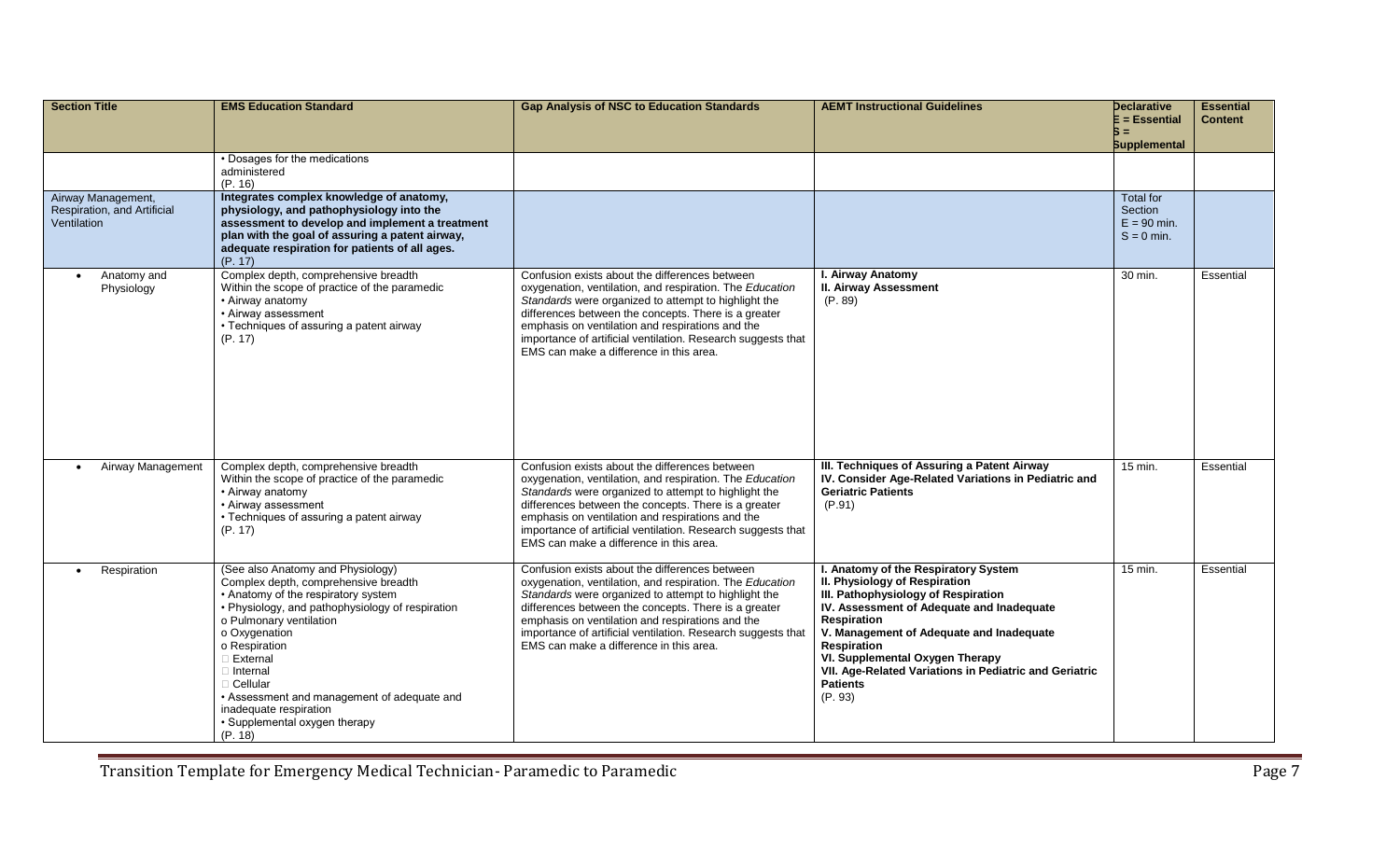| <b>Section Title</b>          | <b>EMS Education Standard</b>                                                                                                                                                                                                                                                                                 | <b>Gap Analysis of NSC to Education Standards</b>                                                                                                                                                                                                                                                                                                                                         | <b>AEMT Instructional Guidelines</b>                                                                                                                                                                                                      | Declarative<br>E = Essential                          | <b>Essential</b><br><b>Content</b> |
|-------------------------------|---------------------------------------------------------------------------------------------------------------------------------------------------------------------------------------------------------------------------------------------------------------------------------------------------------------|-------------------------------------------------------------------------------------------------------------------------------------------------------------------------------------------------------------------------------------------------------------------------------------------------------------------------------------------------------------------------------------------|-------------------------------------------------------------------------------------------------------------------------------------------------------------------------------------------------------------------------------------------|-------------------------------------------------------|------------------------------------|
|                               |                                                                                                                                                                                                                                                                                                               |                                                                                                                                                                                                                                                                                                                                                                                           |                                                                                                                                                                                                                                           | Б =<br><b>Supplemental</b>                            |                                    |
| <b>Artificial Ventilation</b> | Complex depth, comprehensive breadth<br>Assessment and management of adequate and<br>inadequate ventilation<br>• Artificial ventilation<br>• Minute ventilation<br>• Alveolar ventilation<br>• Effect of artificial ventilation on cardiac output<br>(P. 18)                                                  | Confusion exists about the differences between<br>oxygenation, ventilation, and respiration. The Education<br>Standards were organized to attempt to highlight the<br>differences between the concepts. There is a greater<br>emphasis on ventilation and respirations and the<br>importance of artificial ventilation. Research suggests that<br>EMS can make a difference in this area. | I. Comprehensive Ventilation Assessment<br>II. Review of ventilation devices used by EMRs, EMTs<br>and AEMTs<br>III. Assisting patient ventilations<br>IV. Age Related Variations in Pediatric and Geriatric<br><b>Patients</b><br>(P.99) | 30 min.                                               | Essential                          |
| <b>Patient Assessment</b>     | Integrate scene and patient assessment findings with<br>knowledge of epidemiology and pathophysiology to<br>form a field impression. This includes developing a<br>list of differential diagnoses through clinical<br>reasoning to modify the assessment and formulate<br>a treatment plan.<br>(P. 19)        |                                                                                                                                                                                                                                                                                                                                                                                           |                                                                                                                                                                                                                                           | Total for<br>Section<br>$E = 60$ min.<br>$S = 0$ min. |                                    |
| Scene Size Up<br>$\bullet$    | Complex depth, comprehensive breadth<br>• Scene management<br>o Impact of the environment on patient care<br>o Addressing hazards<br>o Violence<br>o Multiple patient situations<br>(P. 19)                                                                                                                   | No new information here but a re-emphasis on the need<br>for scene safety for everyone present                                                                                                                                                                                                                                                                                            | (P. 101)                                                                                                                                                                                                                                  | $5 \text{ min}$ .                                     | Essential                          |
| <b>Primary Assessment</b>     | Complex depth, comprehensive breadth<br>• Primary assessment for all patient situations<br>o Initial general impression<br>o Level of consciousness<br>o ABCs<br>o Identifying life threats<br>o Assessment of vital functions<br>• Integration of treatment/procedures needed to preserve<br>life<br>(P. 20) | New terminology that more closely mimics other health<br>care professionals                                                                                                                                                                                                                                                                                                               | (P. 104)                                                                                                                                                                                                                                  | 10 min.                                               | Essential                          |
| History-Taking                | Complex depth, comprehensive breadth<br>• Components of the patient history<br>• Interviewing techniques<br>• How to integrate therapeutic communication techniques<br>and adapt the line of inquiry based on findings and<br>presentation<br>(P. 20)                                                         | New terminology that more closely mimics other health<br>care professionals                                                                                                                                                                                                                                                                                                               | (P. 106)                                                                                                                                                                                                                                  | 10 min.                                               | Essential                          |
| Secondary<br>Assessment       | Complex depth, comprehensive breadth<br>Techniques of physical examination for all major<br>• Body systems<br>• Anatomical regions<br>(P. 20)                                                                                                                                                                 | New terminology that more closely mimics other health<br>care professionals; more thorough than in the previous<br>curriculum                                                                                                                                                                                                                                                             | (P. 117)                                                                                                                                                                                                                                  | 10 min.                                               | Essential                          |
| <b>Monitoring Devices</b>     | Fundamental depth, foundational breadth<br>Within the scope of practice of the paramedic                                                                                                                                                                                                                      | Includes capnography, chemistry analysis, arterial blood<br>gas interpretation                                                                                                                                                                                                                                                                                                            | I. Continuous ECG monitoring<br>II. 12-Lead ECG Interpretation                                                                                                                                                                            | 25 min.                                               | Essential                          |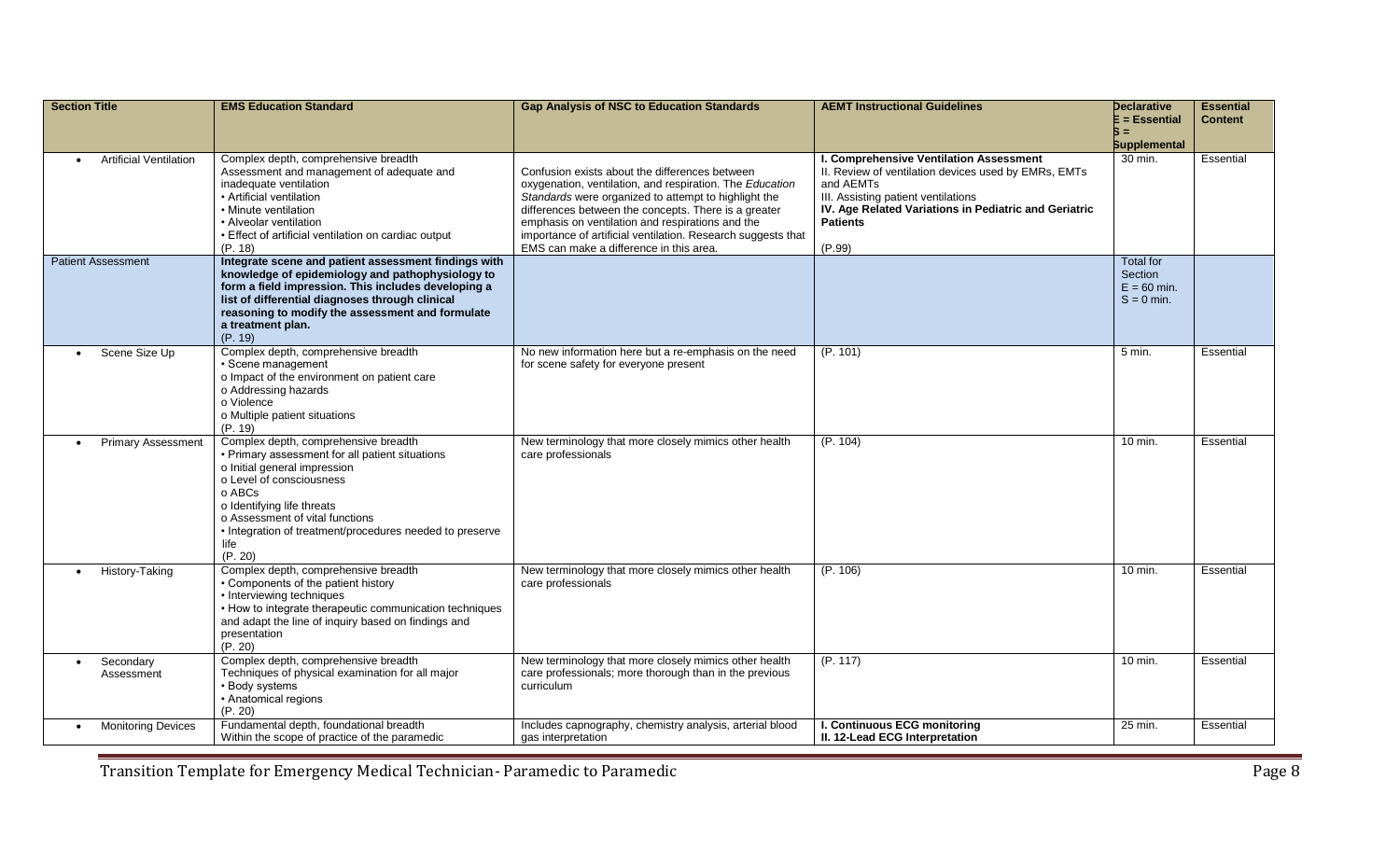| <b>Section Title</b>              | <b>EMS Education Standard</b>                                                                                                                                                                                                                                                                                                                                                                                                                                                                                                                                                                           | <b>Gap Analysis of NSC to Education Standards</b>                                                                                                                                           | <b>AEMT Instructional Guidelines</b>                                                                                          | <b>Declarative</b><br>E = Essential                     | <b>Essential</b><br><b>Content</b> |
|-----------------------------------|---------------------------------------------------------------------------------------------------------------------------------------------------------------------------------------------------------------------------------------------------------------------------------------------------------------------------------------------------------------------------------------------------------------------------------------------------------------------------------------------------------------------------------------------------------------------------------------------------------|---------------------------------------------------------------------------------------------------------------------------------------------------------------------------------------------|-------------------------------------------------------------------------------------------------------------------------------|---------------------------------------------------------|------------------------------------|
|                                   |                                                                                                                                                                                                                                                                                                                                                                                                                                                                                                                                                                                                         |                                                                                                                                                                                             |                                                                                                                               | Б =<br><b>Supplemental</b>                              |                                    |
|                                   | • Obtaining and using information from patient<br>monitoring devices including (but not limited to):<br>o Continuous ECG monitoring<br>o 12 lead ECG interpretation<br>o Carbon dioxide monitoring<br>o Basic blood chemistry<br>(P. 21)                                                                                                                                                                                                                                                                                                                                                                |                                                                                                                                                                                             | III. Carbon Dioxide Monitoring<br><b>IV. Basic Blood Chemistry</b><br>V. Other Monitoring Devices<br>(P. 130)                 |                                                         |                                    |
| Reassessment                      | Complex depth, comprehensive breadth<br>• How and when to perform a reassessment for all patient<br>situations<br>(P. 21)                                                                                                                                                                                                                                                                                                                                                                                                                                                                               | New terminology that more closely mimics other health<br>care professionals; more thorough than in the previous<br>curriculum                                                               | (P. 132)                                                                                                                      | $\overline{0}$                                          |                                    |
| Medicine                          | Integrates assessment findings with principles of<br>epidemiology and pathophysiology to formulate<br>a field impression and implement a comprehensive<br>treatment/disposition plan for a patient with a medical<br>complaint.<br>(P. 22)                                                                                                                                                                                                                                                                                                                                                              |                                                                                                                                                                                             |                                                                                                                               | Total for<br>Section<br>$E = 225$ min.<br>$S = 55$ min. |                                    |
| <b>Medical Overview</b>           | Complex depth, comprehensive breadth<br>Pathophysiology, assessment, and management of<br>medical complaints to include<br>• Transport mode<br>• Destination decisions (P. 22)                                                                                                                                                                                                                                                                                                                                                                                                                          | Re-use of the new assessment terminology; emphasis on<br>pathophysiologic basis; updated destination decisions for<br>some medical conditions such as stroke and acute<br>coronary syndrome | <b>I. Assessment Factors</b><br>II. Major components of the patient assessment<br>III. Forming a Field Impression<br>(P. 134) | 30 min.                                                 | Essential                          |
| Neurology<br>$\bullet$            | Complex depth, comprehensive breadth<br>Anatomy, physiology, epidemiology, pathophysiology,<br>psychosocial impact, presentations, prognosis, and<br>management of<br>· Stroke/intracranial hemorrhage/transient ischemic attack<br>· Seizure<br>· Status epilepticus<br>• Headache<br>Fundamental depth, foundational breadth<br>• Dementia<br>• Neoplasms<br>• Demyelinating disorders<br>• Parkinson's disease<br>• Cranial nerve disorders<br>• Movement disorders<br>• Neurologic inflammation/infection<br>· Spinal cord compression<br>• Hydrocephalus<br>• Wernicke's encephalopathy<br>(P. 23) | The term "demyelinating" was not used in the 1998 EMT-<br>P National Standard Curriculum; more detailed<br>information on stroke assessment and management                                  | V. Neurological conditions<br>(P. 137)                                                                                        | 15 min.                                                 | Essential                          |
| Abdominal and<br>Gastrointestinal | Complex depth, comprehensive breadth<br>Anatomy, physiology, epidemiology, pathophysiology,<br>psychosocial impact, presentations, prognosis, and                                                                                                                                                                                                                                                                                                                                                                                                                                                       | In the 1998 EMT-P National Standard Curriculum, the<br>topic was gastroenterology; new section on mesenteric<br>ischemia, rectal foreign body obstructions and rectal                       | III. Specific Injuries/ illness: causes, assessment<br>findings and management for each condition<br>(P. 142)                 | 15 min.                                                 | Essential                          |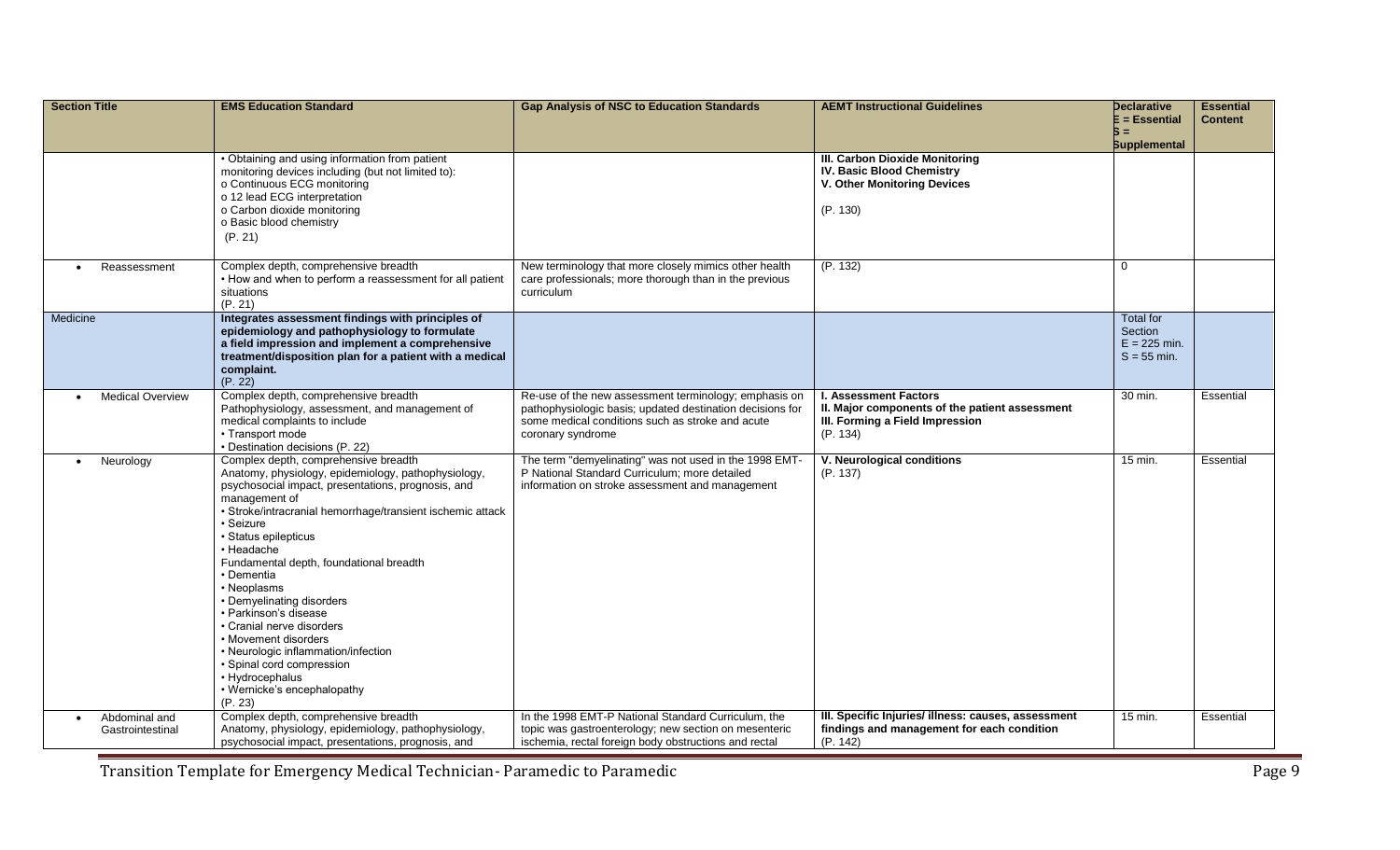| <b>Section Title</b>                    | <b>EMS Education Standard</b>                                                                                                                                                                                                                                                                                                                                                                                                                                                                   | <b>Gap Analysis of NSC to Education Standards</b>                                                                                                                                                                                                                                                          | <b>AEMT Instructional Guidelines</b>                                                                                                                                                                                                                    | Declarative<br>E = Essential<br>6 =<br><b>Supplemental</b> | <b>Essential</b><br><b>Content</b> |
|-----------------------------------------|-------------------------------------------------------------------------------------------------------------------------------------------------------------------------------------------------------------------------------------------------------------------------------------------------------------------------------------------------------------------------------------------------------------------------------------------------------------------------------------------------|------------------------------------------------------------------------------------------------------------------------------------------------------------------------------------------------------------------------------------------------------------------------------------------------------------|---------------------------------------------------------------------------------------------------------------------------------------------------------------------------------------------------------------------------------------------------------|------------------------------------------------------------|------------------------------------|
| <b>Disorders</b>                        | management of<br>• Acute and chronic gastrointestinal hemorrhage<br>• Liver disorders<br>• Peritonitis<br>• Ulcerative diseases<br>Fundamental depth, foundational breadth<br>· Irritable bowel syndrome<br>• Inflammatory disorders<br>• Pancreatitis<br>• Bowel obstruction<br>· Hernias<br>• Infectious disorders<br>· Gall bladder and biliary tract disorders<br>Simple depth, simple breadth<br>· Rectal abscess<br>• Rectal foreign body obstruction<br>· Mesenteric ischemia<br>(P. 24) | abscess                                                                                                                                                                                                                                                                                                    |                                                                                                                                                                                                                                                         |                                                            |                                    |
| Immunology                              | Complex depth, comprehensive breadth<br>Anatomy, physiology, epidemiology, pathophysiology,<br>psychosocial impact, presentations, prognosis, and<br>management of common or major immune system<br>disorders and/or emergencies<br>• Hypersensitivity<br>• Allergic and anaphylactic reactions<br>• Anaphylactoid reactions<br>Fundamental depth, foundational breadth<br>· Collagen vascular disease<br>• Transplant related problems<br>(P. 25)                                              | The term anaphylactoid is used here; that term was not<br>used in the 1998 EMT-P National Standard Curriculum;<br>transplant related problems and collagen vascular<br>disease added                                                                                                                       | <b>IV. Anaphylactoid Reaction</b><br>VI. Collagen vascular disease<br>VII. Transplant-related problems<br>(P. 148)                                                                                                                                      | 20 min.                                                    | Essential                          |
| <b>Infectious Diseases</b><br>$\bullet$ | Anatomy, physiology, epidemiology, pathophysiology,<br>psychosocial impact, reporting requirements, prognosis,<br>and management of<br>Complex depth, comprehensive breadth<br>· HIV-related disease<br>• Hepatitis<br>• Pneumonia<br>• Meningococcal meningitis<br>Fundamental depth, foundational breadth<br>• Tuberculosis<br>• Tetanus<br>• Viral diseases<br>· Sexually transmitted disease<br>• Gastroenteritis<br>• Fungal infections<br>• Rabies                                        | This section should include updated infectious disease<br>information, for Example methicillin-resistant<br>Staphylococcus aureus, hepatitis, and Acquired Immune<br>Deficiency Syndrome update; should include a discussion<br>on cleaning and sterilizing equipment and<br>decontaminating the ambulance | III. Standard Precautions, personal protective<br>equipment, and cleaning and disposing of equipment<br>and supplies.<br>IV. Specific diseases and conditions<br>VII. Transport decisions including special infection<br>control procedures<br>(P. 150) | 15 min.                                                    | Essential                          |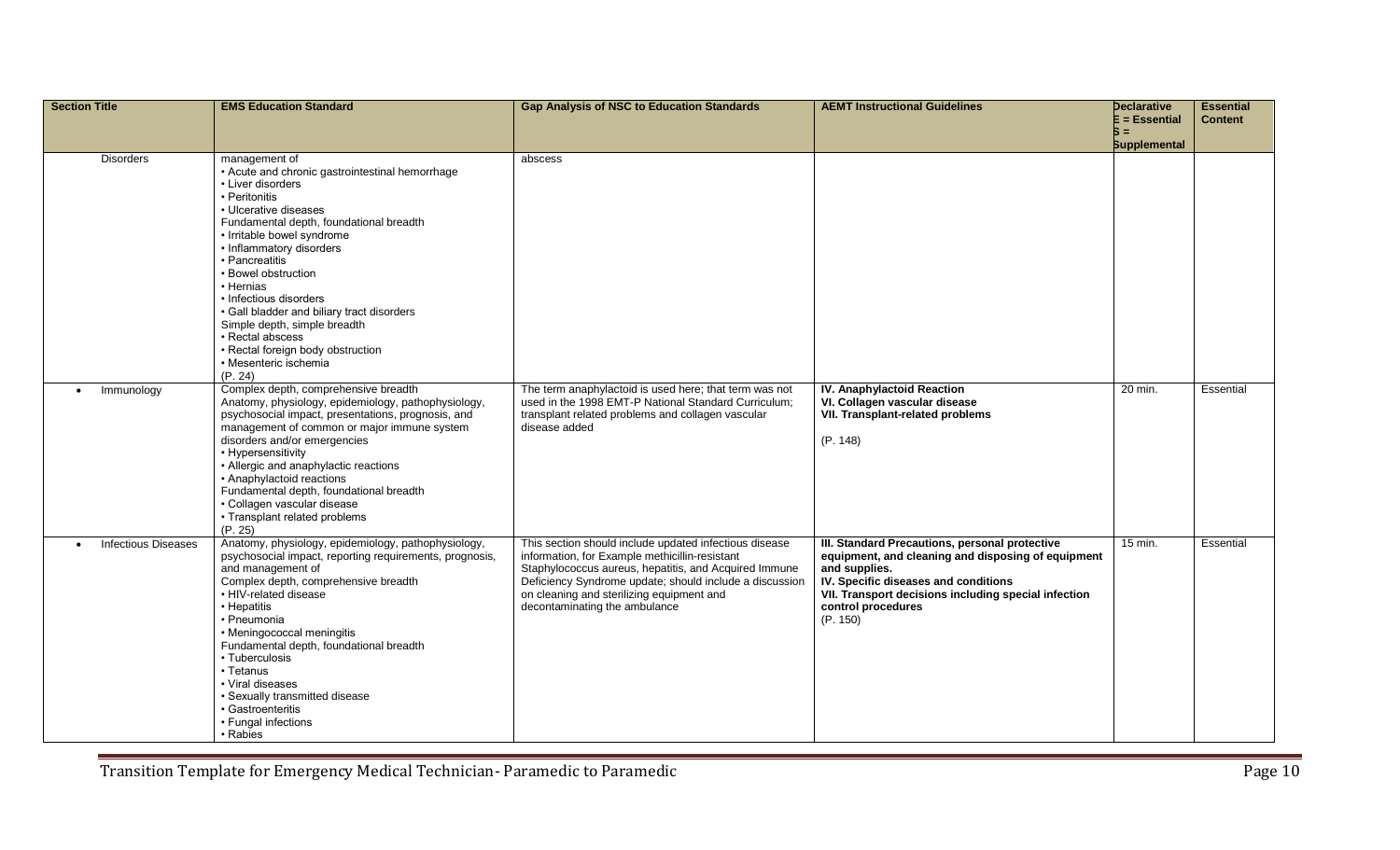| <b>Section Title</b>                    | <b>EMS Education Standard</b>                                                                                                                                                                                                                                                                                                                                                                                                                                                                                                                                       | <b>Gap Analysis of NSC to Education Standards</b>                                                                                                          | <b>AEMT Instructional Guidelines</b>                                                                                                                                                                                   | <b>Declarative</b><br>E = Essential | <b>Essential</b><br><b>Content</b> |
|-----------------------------------------|---------------------------------------------------------------------------------------------------------------------------------------------------------------------------------------------------------------------------------------------------------------------------------------------------------------------------------------------------------------------------------------------------------------------------------------------------------------------------------------------------------------------------------------------------------------------|------------------------------------------------------------------------------------------------------------------------------------------------------------|------------------------------------------------------------------------------------------------------------------------------------------------------------------------------------------------------------------------|-------------------------------------|------------------------------------|
|                                         |                                                                                                                                                                                                                                                                                                                                                                                                                                                                                                                                                                     |                                                                                                                                                            |                                                                                                                                                                                                                        | Б =<br><b>Supplemental</b>          |                                    |
|                                         | • Scabies and lice<br>• Lyme disease<br>• Rocky Mountain Spotted Fever<br>• Antibiotic resistant infections<br>(P. 26)                                                                                                                                                                                                                                                                                                                                                                                                                                              |                                                                                                                                                            |                                                                                                                                                                                                                        |                                     |                                    |
| <b>Endocrine Disorders</b><br>$\bullet$ | Complex depth, comprehensive breadth<br>Anatomy, physiology, epidemiology, pathophysiology,<br>psychosocial impact, presentations, prognosis, and<br>management of<br>• Acute diabetic emergencies<br>• Diabetes<br>Fundamental depth, foundational breadth<br>• Adrenal disease<br>• Pituitary and thyroid disorders<br>(P. 27)                                                                                                                                                                                                                                    | Added long term effects of diabetes and how the disease<br>impacts other conditions                                                                        | II. Pathophysiology, causes, Incidence, morbidity,<br>and mortality, assessment findings, management for<br>endocrine conditions<br>(P. 162)                                                                           | 10 min.                             | Essential                          |
| Psychiatric<br>$\bullet$                | Complex depth, comprehensive breadth<br>Anatomy, physiology, epidemiology, pathophysiology,<br>psychosocial impact, presentations, prognosis, and<br>management of<br>• Acute psychosis<br>• Agitated delirium<br>Fundamental depth, foundational breadth<br>• Cognitive disorders<br>• Thought disorders<br>• Mood disorders<br>• Neurotic disorders<br>· Substance-related disorders /addictive behavior<br>· Somatoform disorders<br>• Factitious disorders<br>• Personality disorders<br>• Patterns of violence/abuse/neglect<br>• Organic psychoses<br>(P, 28) | Includes new material on excited delirium; other<br>psychiatric conditions are re-categorized with an increase<br>in depth and breadth                     | IV. Acute psychosis<br>V. Agitated delirium<br>VI. Specific Behavioral/Psychiatric Disorders<br>(P. 165)                                                                                                               | 15 min.                             | Essential                          |
| Cardiovascular<br>$\bullet$             | Complex depth, comprehensive breadth<br>Anatomy, physiology, epidemiology, pathophysiology,<br>psychosocial impact, presentations, prognosis, and<br>management of<br>• Acute coronary syndrome<br>o Angina pectoris<br>o Myocardial infarction<br>• Heart failure<br>• Non-traumatic cardiac tamponade<br>• Hypertensive emergencies<br>• Cardiogenic shock<br>• Vascular disorders<br>o Abdominal aortic aneurysm                                                                                                                                                 | Increased emphasis on anatomy, physiology and<br>pathophysiology; acute coronary syndrome, 12-lead<br>interpretation; updated information on heart failure | I. Anatomy of the Cardiovascular System<br>II. Physiology<br>III. Electrophysiology<br>IV. Epidemiology<br>VIII. Electrocardiographic (ECG) monitoring<br>X. Acute coronary syndrome<br>XII. Heart failure<br>(P. 168) | 45 min.                             | Essential                          |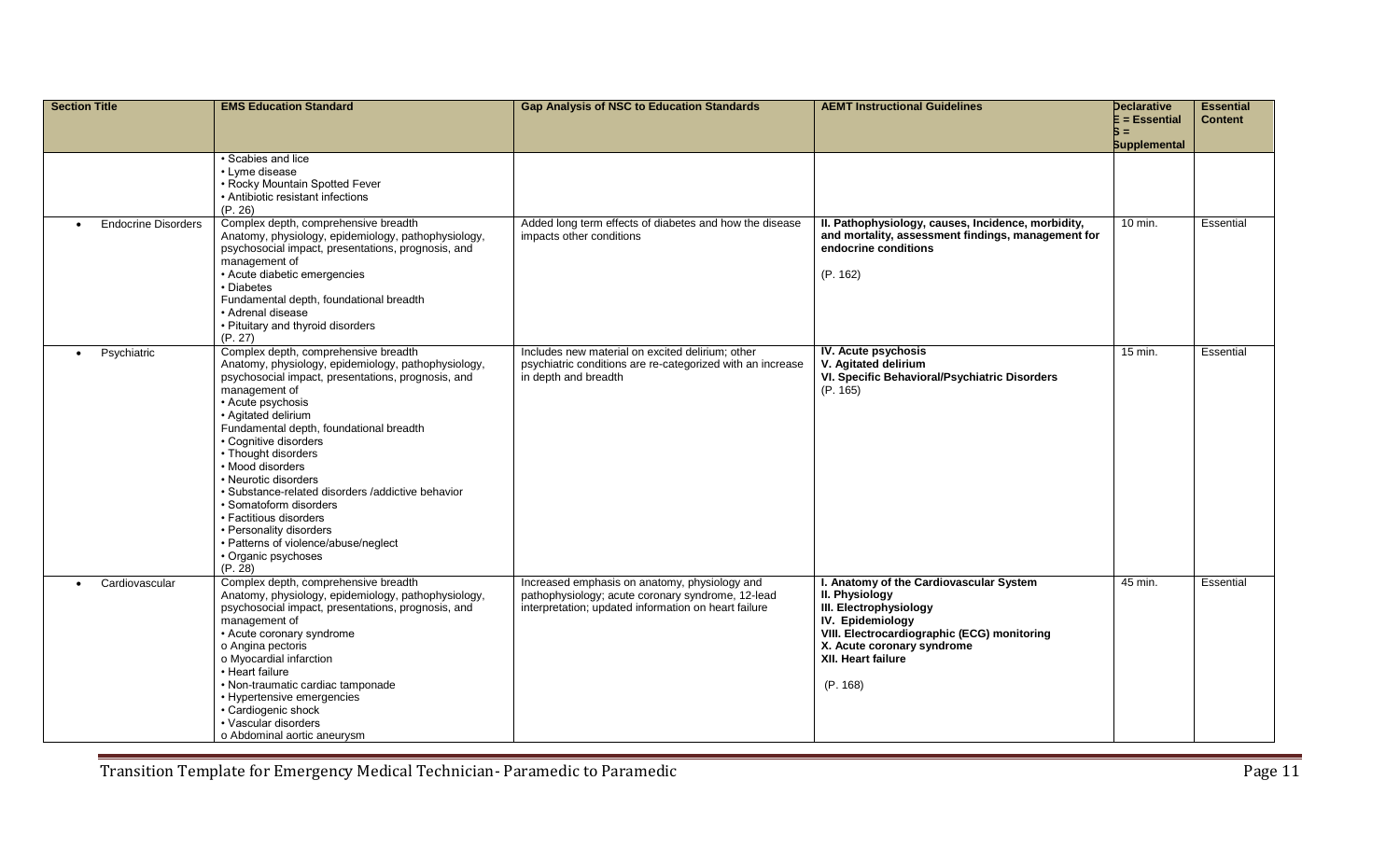| Section Title            | <b>EMS Education Standard</b>                                                                                                                                                                                                                                                                                                                                                                                                                                                          | <b>Gap Analysis of NSC to Education Standards</b>                  | <b>AEMT Instructional Guidelines</b>                                                                                                                                             | <b>Declarative</b><br>$E = E$ ssential | <b>Essential</b><br><b>Content</b> |
|--------------------------|----------------------------------------------------------------------------------------------------------------------------------------------------------------------------------------------------------------------------------------------------------------------------------------------------------------------------------------------------------------------------------------------------------------------------------------------------------------------------------------|--------------------------------------------------------------------|----------------------------------------------------------------------------------------------------------------------------------------------------------------------------------|----------------------------------------|------------------------------------|
|                          |                                                                                                                                                                                                                                                                                                                                                                                                                                                                                        |                                                                    |                                                                                                                                                                                  | Б =<br><b>Supplemental</b>             |                                    |
|                          | o Arterial occlusion<br>o Venous thrombosis<br>• Aortic aneurysm/dissection,<br>• Thromboembolism<br>• Cardiac rhythm disturbances<br>Fundamental depth, foundational breadth<br>• Infectious diseases of the heart<br>o Endocarditis<br>o Pericarditis<br>• Congenital abnormalities<br>(P. 29)                                                                                                                                                                                       |                                                                    |                                                                                                                                                                                  |                                        |                                    |
| Toxicology<br>$\bullet$  | Complex depth, comprehensive breadth<br>Anatomy, physiology, epidemiology, pathophysiology,<br>psychosocial impact, presentations, prognosis, and<br>management of the following toxidromes and poisonings:<br>• Cholinergics<br>• Anticholinergics<br>• Sympathomimetics<br>· Sedative/hypnotics<br>• Opiates<br>• Alcohol intoxication and withdrawal<br>• Over-the-counter and prescription medications<br>• Carbon monoxide<br>· Illegal drugs<br>• Herbal preparations<br>(P. 30) | Includes section on over-the-counter medication<br>toxicology      | VI. Medication overdose-- Introduction--<br>Pathophysiology, incidence, toxic agents, risk<br>factors, complications<br>(P. 207)                                                 | 15 min.                                | Supplemental                       |
| Respiratory<br>$\bullet$ | Complex depth, comprehensive breadth<br>Anatomy, physiology, epidemiology, pathophysiology,<br>psychosocial impact, presentations, prognosis,<br>management of<br>• Acute upper airway infections<br>• Spontaneous pneumothorax<br>• Obstructive/restrictive lung diseases<br>• Pulmonary infections<br>Fundamental depth, foundational breadth<br>• Neoplasm<br>• Pertussis<br>• Cystic fibrosis<br>(P. 31)                                                                           | More in-depth evaluation of a patient with respiratory<br>problems | II. General system pathophysiology, assessment and<br>management<br>III. Specific illness/injuries: causes, assessment<br>findings and management for each condition<br>(P. 209) | 30 min.                                | Essential                          |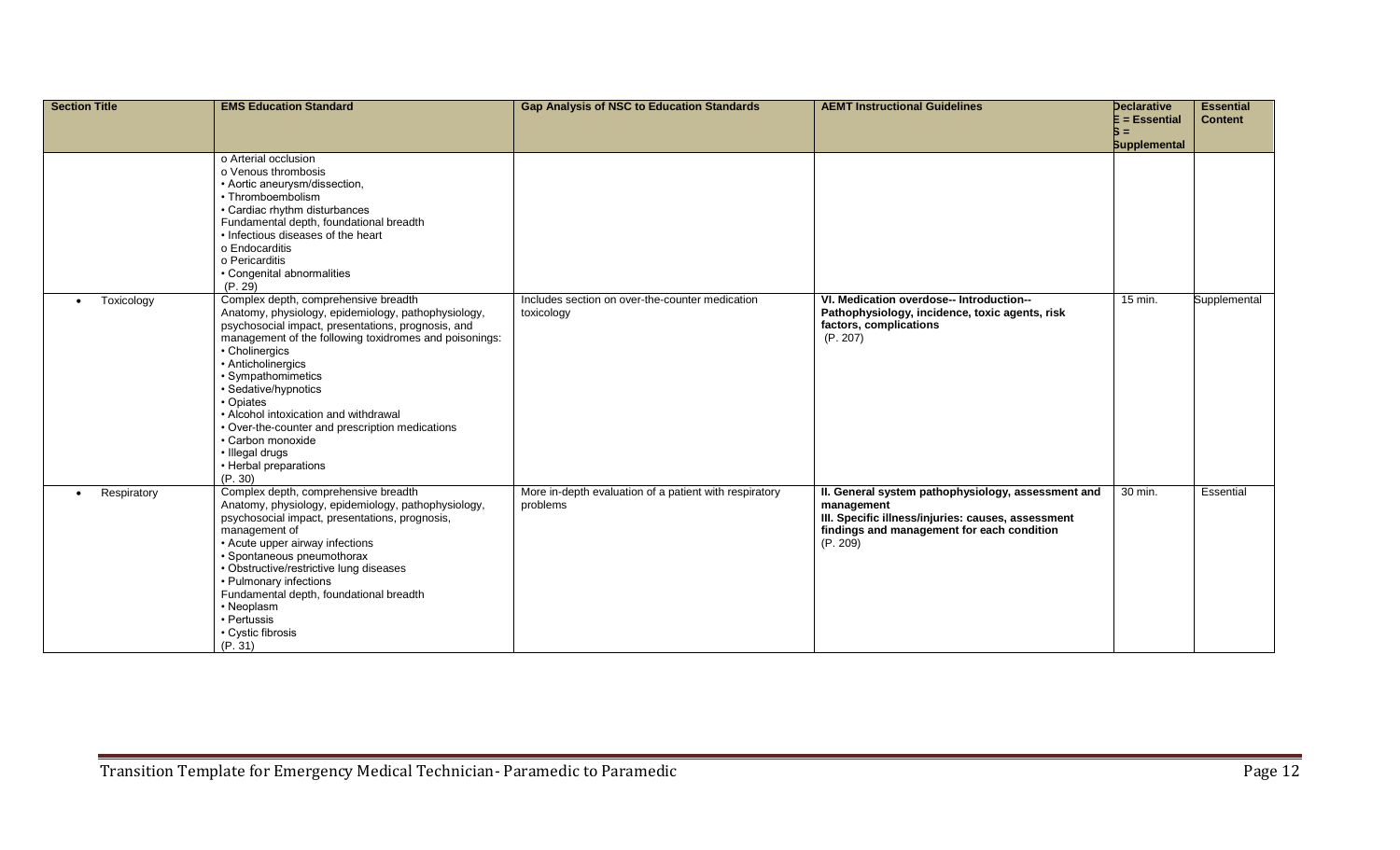| <b>Section Title</b>             | <b>EMS Education Standard</b>                                                                                                                                                                                                                                                                                                                                                                                                                                                 | <b>Gap Analysis of NSC to Education Standards</b>                                             | <b>AEMT Instructional Guidelines</b>                                                                                                             | <b>Declarative</b><br>$E = E$ ssential<br>Б =<br><b>Supplemental</b> | <b>Essential</b><br><b>Content</b> |
|----------------------------------|-------------------------------------------------------------------------------------------------------------------------------------------------------------------------------------------------------------------------------------------------------------------------------------------------------------------------------------------------------------------------------------------------------------------------------------------------------------------------------|-----------------------------------------------------------------------------------------------|--------------------------------------------------------------------------------------------------------------------------------------------------|----------------------------------------------------------------------|------------------------------------|
| Hematology<br>$\bullet$          | Complex depth, foundational breadth<br>Anatomy, physiology, epidemiology, pathophysiology,<br>psychosocial impact, presentations, prognosis, and<br>management of common or major hematological<br>diseases and/or emergencies<br>· Sickle cell disease<br>Fundamental depth, foundational breadth<br>• Blood transfusion complications<br>• Hemostatic disorders<br>• Lymphomas<br>• Red blood cell disorders<br>• White blood cell disorders<br>• Coagulopathies<br>(P. 32) | Reorganized with added section on blood transfusion<br>reactions                              | V. Hematological conditions<br><b>VI. Blood Transfusion Complications</b><br>(P. 216)                                                            | 30 min.                                                              | Essential                          |
| Genitourinary/Renal<br>$\bullet$ | Complex depth, comprehensive breadth<br>Anatomy, physiology, epidemiology, pathophysiology,<br>psychosocial impact, presentations, prognosis, and<br>management<br>• Complications of<br>o Acute renal failure<br>o Chronic renal failure<br>o Dialysis<br>· Renal calculi<br>Fundamental depth, foundational breadth<br>• Acid base disturbances<br>• Fluid and electrolyte<br>• Infection<br>• Male genital tract conditions<br>(P. 33)                                     | More detailed discussion of this organ system;<br>urinary catheter management (not insertion) | I. Introduction<br>A. Review of genitourinary System<br>(P. 219)                                                                                 | 10 min.                                                              | Supplemental                       |
| Gynecology<br>$\bullet$          | Complex depth, comprehensive breadth<br>Anatomy, physiology, epidemiology, pathophysiology,<br>psychosocial impact, presentations, prognosis, and<br>management of common or major gynecological diseases<br>and/or emergencies<br>• Vaginal bleeding                                                                                                                                                                                                                         | Includes brief discussion of sexually transmitted diseases<br>and pelvic inflammatory disease | <b>REVIEW:</b><br>I. Introduction<br>II. Physiology<br><b>III. Symptoms and Assessment Findings</b><br><b>IV. General Management</b><br>(P. 225) | 15 min.                                                              | Supplemental                       |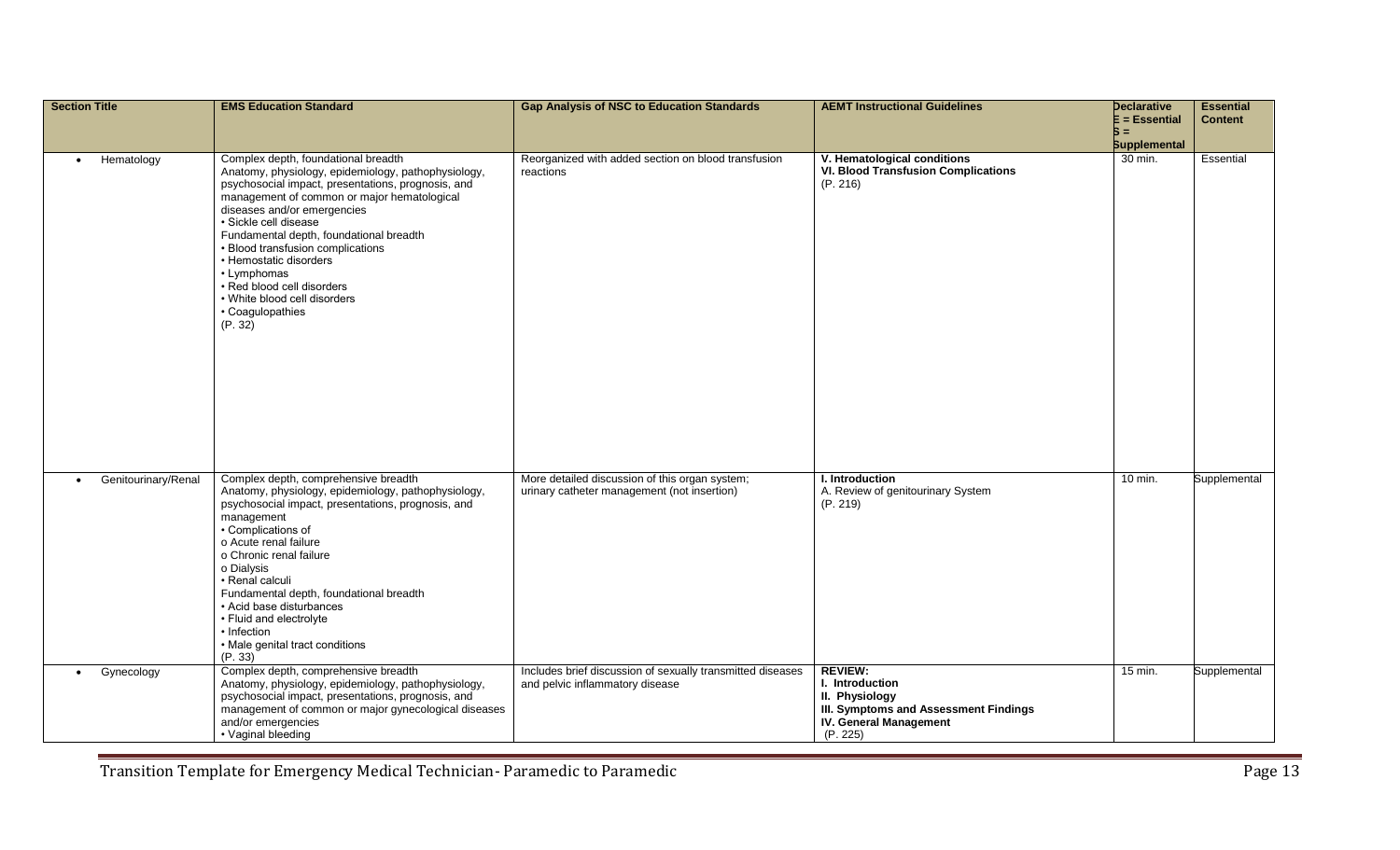| <b>Section Title</b>                                 | <b>EMS Education Standard</b>                                                                                                                                                                                                                                                                                                                            | <b>Gap Analysis of NSC to Education Standards</b>                                                                                                 | <b>AEMT Instructional Guidelines</b>                                                                                                                                                                                                                                                    | Declarative<br>E = Essential<br>S = 1                                     | <b>Essential</b><br><b>Content</b> |
|------------------------------------------------------|----------------------------------------------------------------------------------------------------------------------------------------------------------------------------------------------------------------------------------------------------------------------------------------------------------------------------------------------------------|---------------------------------------------------------------------------------------------------------------------------------------------------|-----------------------------------------------------------------------------------------------------------------------------------------------------------------------------------------------------------------------------------------------------------------------------------------|---------------------------------------------------------------------------|------------------------------------|
|                                                      | • Sexual assault<br>Fundamental depth, foundational breadth<br>• Infections<br>• Pelvic Inflammatory Disease<br>• Ovarian cysts<br>• Dysfunctional uterine bleeding<br>• Vaginal foreign body<br>(P. 34)                                                                                                                                                 |                                                                                                                                                   |                                                                                                                                                                                                                                                                                         | <b>Supplemental</b>                                                       |                                    |
| Non-traumatic<br>Musculoskeletal<br><b>Disorders</b> | Fundamental depth, foundation breadth<br>Anatomy, physiology, epidemiology, pathophysiology,<br>psychosocial impact, presentations, prognosis, and<br>management of common or major non-traumatic<br>musculoskeletal disorders<br>• Disorders of the spine<br>• Joint abnormalities<br>• Muscle abnormalities<br>• Overuse syndromes<br>(P. 34)          | Added section on disorders of the spine, joint<br>abnormalities, muscles abnormalities, and overuse<br>syndromes                                  | I. Introduction<br>B. Anatomy and physiology review<br>IV. Non-traumatic musculoskeletal conditions<br>(P. 228)                                                                                                                                                                         | 5 min.                                                                    | Supplemental                       |
| Diseases of the<br>Eyes, Ears, Nose,<br>and Throat   | Fundamental depth, foundational breadth<br>Knowledge of anatomy, physiology, epidemiology,<br>pathophysiology, psychosocial impact, presentations,<br>prognosis, management of<br>• Common or major diseases of the eyes, ears, nose, and<br>throat, including nose bleed<br>(P. 35)                                                                     | New section emphasizing major eye, ear, nose, and<br>throat disease                                                                               | I. Introduction<br>II. General assessment findings and symptoms<br><b>III. General Management</b><br>IV. Diseases of the eyes, ears, nose, and throat.<br>V. Consider age-related variations in pediatric and<br>geriatric patients<br>VI. Patient education and prevention<br>(P. 230) | 10 min.                                                                   | Supplemental                       |
| Shock and Resuscitation                              | Integrates comprehensive knowledge of causes and<br>pathophysiology into the management of cardiac<br>arrest and peri-arrest states. Integrates a<br>comprehensive knowledge of the causes and<br>pathophysiology into the management of shock,<br>respiratory failure or arrest with an emphasis on early<br>intervention to prevent arrest.<br>(P. 35) | Reorganized for emphasis, more pathophysiology                                                                                                    | (P. 232)                                                                                                                                                                                                                                                                                | Concepts<br>integrated<br>throughout<br>Trauma and<br>Medical<br>sections |                                    |
| Trauma                                               | Integrates assessment findings with principles of<br>epidemiology and pathophysiology to formulate<br>a field impression to implement a comprehensive<br>treatment/disposition plan for an acutely injured<br>patient.<br>(P. 35)                                                                                                                        | Programs should evaluate their current trauma program<br>to see how much upgrade they need to reach a<br>comprehensive and complex understanding. |                                                                                                                                                                                                                                                                                         | Total for<br>Section<br>$E = 120$ min.<br>$S = 125$ min.                  |                                    |
| <b>Trauma Overview</b>                               | Complex depth, comprehensive breadth<br>Pathophysiology, assessment and management of the<br>trauma patient<br>• Trauma scoring<br>• Transport and destination issues<br>(P. 35)                                                                                                                                                                         | Discussion on the Centers for Disease Control (CDC)<br>Field Triage Decision Scheme: The National Trauma<br>Triage Protocol and trauma scoring    | I. Identification and Categorization of Trauma Patients<br>(P. 243)                                                                                                                                                                                                                     | 15 min.                                                                   | Essential                          |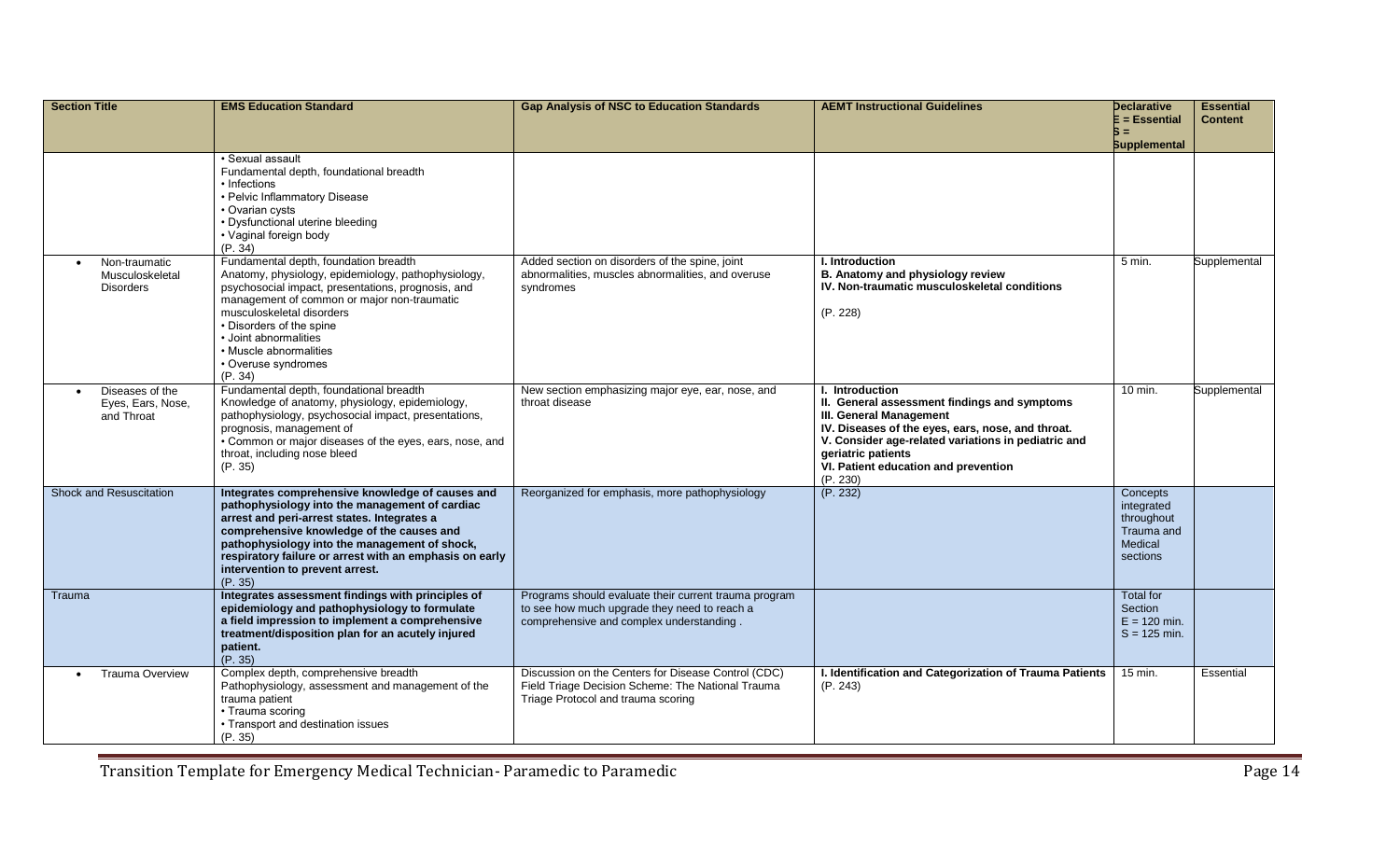| <b>Section Title</b>                                  | <b>EMS Education Standard</b>                                                                                                                                                                                                                                                                                                                                                                                                  | <b>Gap Analysis of NSC to Education Standards</b>                                                                                                                                | <b>AEMT Instructional Guidelines</b>                                                                                                                          | <b>Declarative</b><br>E = Essential | <b>Essential</b><br><b>Content</b> |
|-------------------------------------------------------|--------------------------------------------------------------------------------------------------------------------------------------------------------------------------------------------------------------------------------------------------------------------------------------------------------------------------------------------------------------------------------------------------------------------------------|----------------------------------------------------------------------------------------------------------------------------------------------------------------------------------|---------------------------------------------------------------------------------------------------------------------------------------------------------------|-------------------------------------|------------------------------------|
|                                                       |                                                                                                                                                                                                                                                                                                                                                                                                                                |                                                                                                                                                                                  |                                                                                                                                                               | Б =<br><b>Supplemental</b>          |                                    |
| Bleeding<br>$\bullet$                                 | Complex depth, comprehensive breadth<br>Pathophysiology, assessment, and management of<br>• Bleeding<br>(P. 35)                                                                                                                                                                                                                                                                                                                | More detailed discussion                                                                                                                                                         | III. Pathophysiology<br>IV. Assessment consideration in Shock<br>V. Shock Management strategies and considerations<br>VI. Bleeding considerations<br>(P. 247) | 30 min.                             | Supplemental                       |
| Chest Trauma<br>$\bullet$                             | Complex depth, comprehensive breadth<br>Pathophysiology, assessment, and management of<br>• Traumatic aortic disruption<br>• Pulmonary contusion<br>· Blunt cardiac injury<br>• Hemothorax<br>• Pneumothorax<br>o Open<br>o Simple<br>o Tension<br>· Cardiac tamponade<br>• Rib fractures<br>• Flail chest<br>• Commotio cordis<br>• Tracheobronchial disruption<br>· Diaphragmatic rupture<br>• Traumatic asphyxia<br>(P. 37) | More detailed discussion-- Programs should evaluate<br>their current trauma program to see how much upgrade<br>they need to reach a comprehensive and complex<br>understanding.  | (P. 254)                                                                                                                                                      | 45 min                              | <b>Essential</b>                   |
| Abdominal and<br>$\bullet$<br>Genitourinary<br>Trauma | Complex depth, comprehensive breadth<br>Pathophysiology, assessment, and management of<br>• Vascular injury<br>· Solid and hollow organ injuries<br>• Blunt versus penetrating mechanisms<br>• Evisceration<br>• Retroperitoneal injuries<br>• Injuries to the external genitalia<br>(P. 38)                                                                                                                                   | More detailed discussion--- Programs should evaluate<br>their current trauma program to see how much upgrade<br>they need to reach a comprehensive and complex<br>understanding. | (P. 261)                                                                                                                                                      | $15$ min.                           | Supplemental                       |
| Orthopedic Trauma                                     | Fundamental depth, foundational breadth<br>Pathophysiology, assessment, and management of<br>· Pediatric fractures<br>• Tendon laceration/transection/ rupture (Achilles<br>and patellar)<br>• Compartment syndrome<br>Complex depth, foundational breadth<br>• Upper and lower extremity orthopedic trauma<br>• Open fractures<br>• Closed fractures<br>• Dislocations<br>(P. 39)                                             | More detailed discussion--- Programs should evaluate<br>their current trauma program to see how much upgrade<br>they need to reach a comprehensive and complex<br>understanding. | (P. 266)                                                                                                                                                      | 5 min.                              | Supplemental                       |
| Soft Tissue Trauma<br>$\bullet$                       | Complex depth, comprehensive breadth                                                                                                                                                                                                                                                                                                                                                                                           | Programs should evaluate their current trauma program                                                                                                                            | (P. 271)                                                                                                                                                      | $\overline{0}$                      |                                    |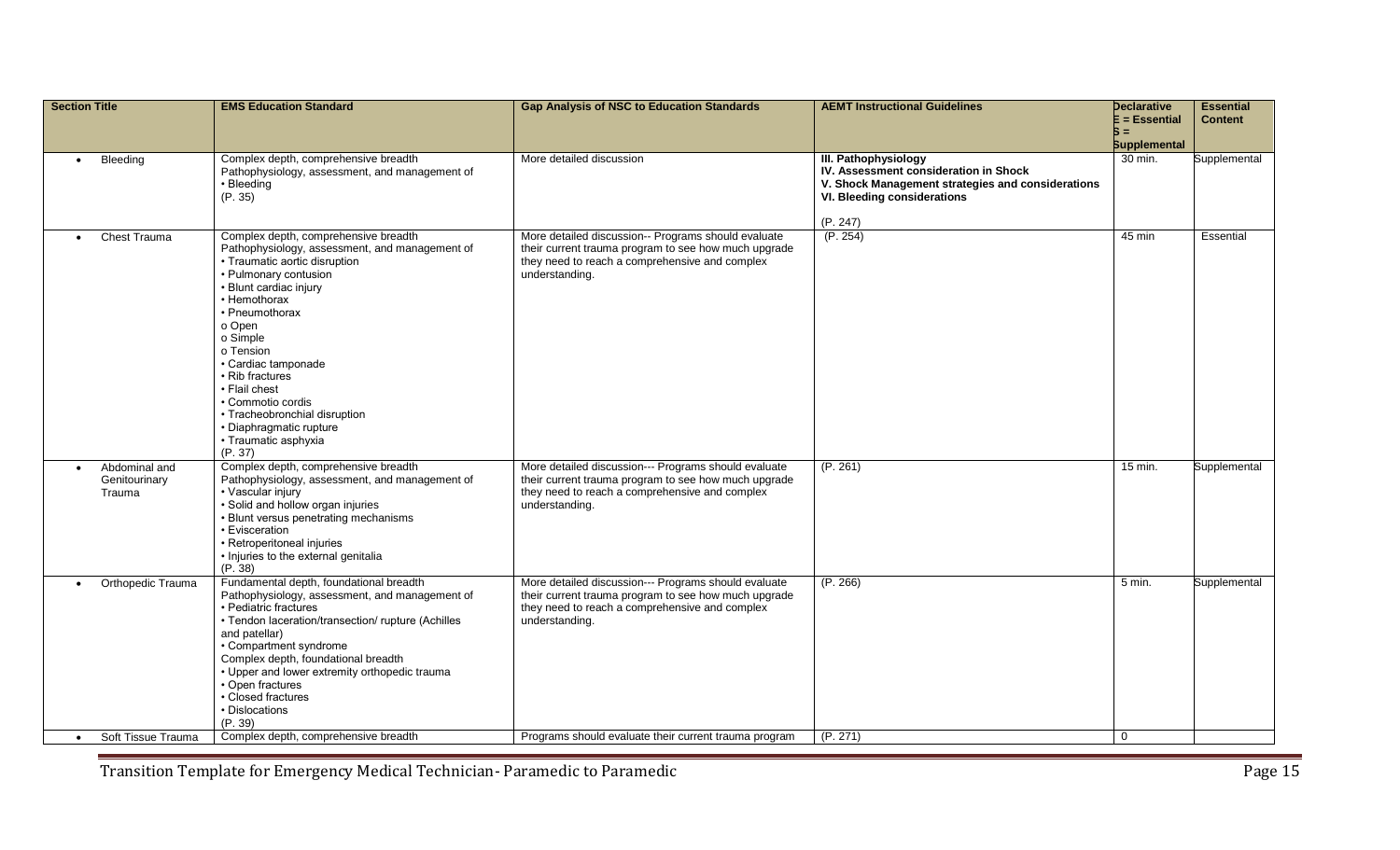| <b>Section Title</b>                                | <b>EMS Education Standard</b>                                                                                                                                                                                                                                                                                                                                                                                                        | <b>Gap Analysis of NSC to Education Standards</b>                                                                                                                     | <b>AEMT Instructional Guidelines</b>                                                                                    | <b>Declarative</b><br>$E = E$ ssential<br>Б =<br><b>Supplemental</b> | <b>Essential</b><br><b>Content</b> |
|-----------------------------------------------------|--------------------------------------------------------------------------------------------------------------------------------------------------------------------------------------------------------------------------------------------------------------------------------------------------------------------------------------------------------------------------------------------------------------------------------------|-----------------------------------------------------------------------------------------------------------------------------------------------------------------------|-------------------------------------------------------------------------------------------------------------------------|----------------------------------------------------------------------|------------------------------------|
|                                                     | Pathophysiology, assessment, and management of<br>• Wounds<br>o Avulsions<br>o Bite wounds<br>o Lacerations<br>o Puncture wounds<br>• Burns<br>o Electrical<br>o Chemical<br>o Thermal<br>• High-pressure injection<br>· Crush syndrome<br>(P. 40)                                                                                                                                                                                   | to see how much upgrade they need to reach a<br>comprehensive and complex understanding.                                                                              |                                                                                                                         |                                                                      |                                    |
| Head, Facial, Neck<br>$\bullet$<br>and Spine Trauma | Fundamental depth, foundational breadth<br>Pathophysiology, assessment, and management of<br>· Unstable facial fractures<br>• Orbital fractures<br>• Perforated tympanic membrane<br>Complex depth, comprehensive breadth<br>· Skull fractures<br>• Penetrating neck trauma<br>• Laryngeotracheal injuries<br>· Spine trauma<br>o Dislocations/subluxations<br>o Fractures<br>o Sprains/strains<br>• Mandibular fractures<br>(P. 41) | More detail about neck eye, oral and brain injuries;<br>emphasizes the harm of over ventilation in most<br>situations                                                 | (P. 278)                                                                                                                | 30 min.                                                              | Essential                          |
| Nervous System<br>$\bullet$<br>Trauma               | Fundamental depth, foundational breadth<br>Pathophysiology, assessment, and management of<br>· Cauda equina syndrome<br>• Nerve root injury<br>· Peripheral nerve injury<br>Complex depth, comprehensive breadth<br>· Traumatic brain injury<br>· Spinal cord injury<br>· Spinal shock<br>(P. 42)                                                                                                                                    | More detail on brain anatomy; emphasizes the harm of<br>hyperventilation; references the Brain Trauma<br>Foundation; increased emphasis on neurological<br>assessment | V. Traumatic brain injury<br>(P. 282)                                                                                   | 45 min.                                                              | Supplemental                       |
| Special<br>$\bullet$<br>Considerations in<br>Trauma | Complex depth, comprehensive breadth<br>Pathophysiology, assessment, and management of<br>trauma in the<br>• Pregnant patient<br>· Pediatric patient<br>· Geriatric patient<br>• Cognitively impaired patient<br>(P. 42)                                                                                                                                                                                                             | All section new or increased emphasis                                                                                                                                 | I. Trauma in Pregnancy<br>II. Pediatric Trauma<br>III. Geriatric Trauma<br>IV. Cognitively impaired patient<br>(P. 287) | 30 min.                                                              | Supplemental                       |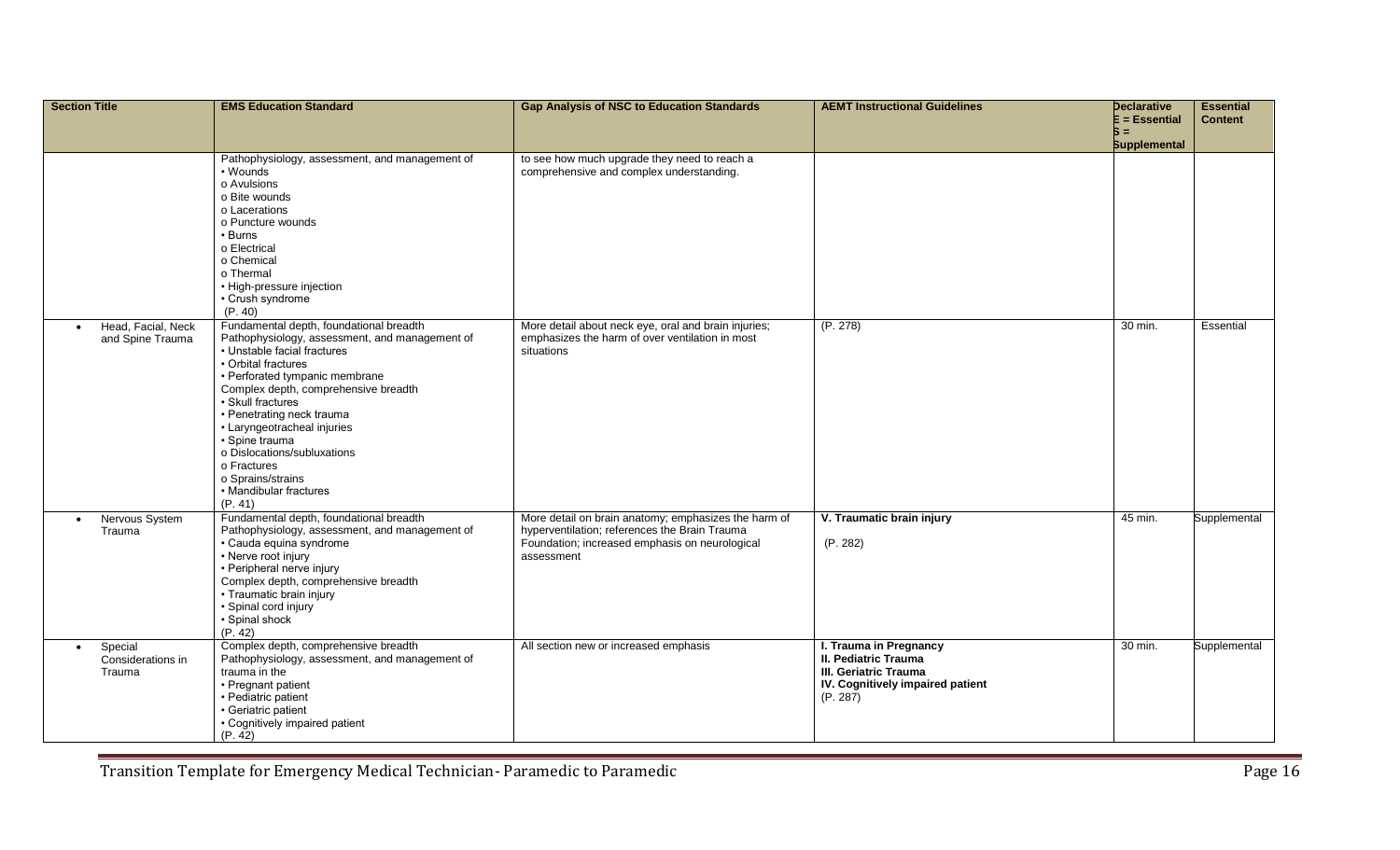| <b>Section Title</b>                 | <b>EMS Education Standard</b>                                                                                                                                                                                                                                                                                                                                                                                                                                                                                                                                                                                                                                                                | <b>Gap Analysis of NSC to Education Standards</b>                                                                         | <b>AEMT Instructional Guidelines</b>                                                                                                                                        | <b>Declarative</b><br>$E = E$ ssential<br>Б =<br><b>Supplemental</b> | <b>Essential</b><br><b>Content</b> |
|--------------------------------------|----------------------------------------------------------------------------------------------------------------------------------------------------------------------------------------------------------------------------------------------------------------------------------------------------------------------------------------------------------------------------------------------------------------------------------------------------------------------------------------------------------------------------------------------------------------------------------------------------------------------------------------------------------------------------------------------|---------------------------------------------------------------------------------------------------------------------------|-----------------------------------------------------------------------------------------------------------------------------------------------------------------------------|----------------------------------------------------------------------|------------------------------------|
| Environmental<br>$\bullet$<br>Trauma | Complex depth, comprehensive breadth<br>Pathophysiology, assessment, and management of<br>• Near-drowning<br>· Temperature-related illness<br>• Bites and envenomations<br>• Dysbarism<br>o High-altitude<br>o Diving injuries<br>• Electrical injury<br>• High altitude illness<br>(P. 43)                                                                                                                                                                                                                                                                                                                                                                                                  | All material at this level represents the same depth and<br>breadth as at the EMT level                                   | (P. 292)                                                                                                                                                                    |                                                                      |                                    |
| Multi-System<br>$\bullet$<br>Trauma  | Complex depth, comprehensive breadth<br>Pathophysiology, assessment, and management of<br>· Multi-system trauma<br>· Blast injuries<br>(P. 43)                                                                                                                                                                                                                                                                                                                                                                                                                                                                                                                                               | New material at this level; critical thinking skills<br>emphasized, includes discussion of kinematics and blast<br>injury | I. Kinematics of trauma<br>II. Multi-System Trauma<br>C. Critical Thinking in multi-system trauma care<br>III. Specific injuries related to multi system trauma<br>(P. 298) | 30 min.                                                              | Essential                          |
| <b>Special Patient Populations</b>   | Integrates assessment findings with principles of<br>pathophysiology and knowledge of psychosocial<br>needs to formulate a field impression and implement<br>a comprehensive treatment/disposition plan for<br>patients with special needs.<br>(P. 44)                                                                                                                                                                                                                                                                                                                                                                                                                                       |                                                                                                                           |                                                                                                                                                                             | <b>Total for</b><br>Section<br>$E = 30$ min.<br>$S = 65$ min.        |                                    |
| Obstetrics<br>$\bullet$              | Complex depth, comprehensive breadth<br>• Anatomy and physiology of pregnancy<br>• Pathophysiology of complications of pregnancy<br>• Assessment of the pregnant patient<br>Psychosocial impact, presentations, prognosis, and<br>management of<br>• Normal delivery<br>• Abnormal delivery<br>o Nuchal cord<br>o Prolapsed cord<br>o Breech<br>• Spontaneous abortion/miscarriage<br>· Ectopic pregnancy<br>· Eclampsia<br>• Antepartum hemorrhage<br>• Pregnancy induced hypertension<br>• Third trimester bleeding<br>o Placenta previa<br>o Abruptio placenta<br>• High risk pregnancy<br>• Complications of labor<br>o Fetal distress<br>o Pre-term<br>o Premature rupture of membranes | Added section on hyperemesis gravidarum                                                                                   | (P. 302)                                                                                                                                                                    | 10 min.                                                              | Supplemental                       |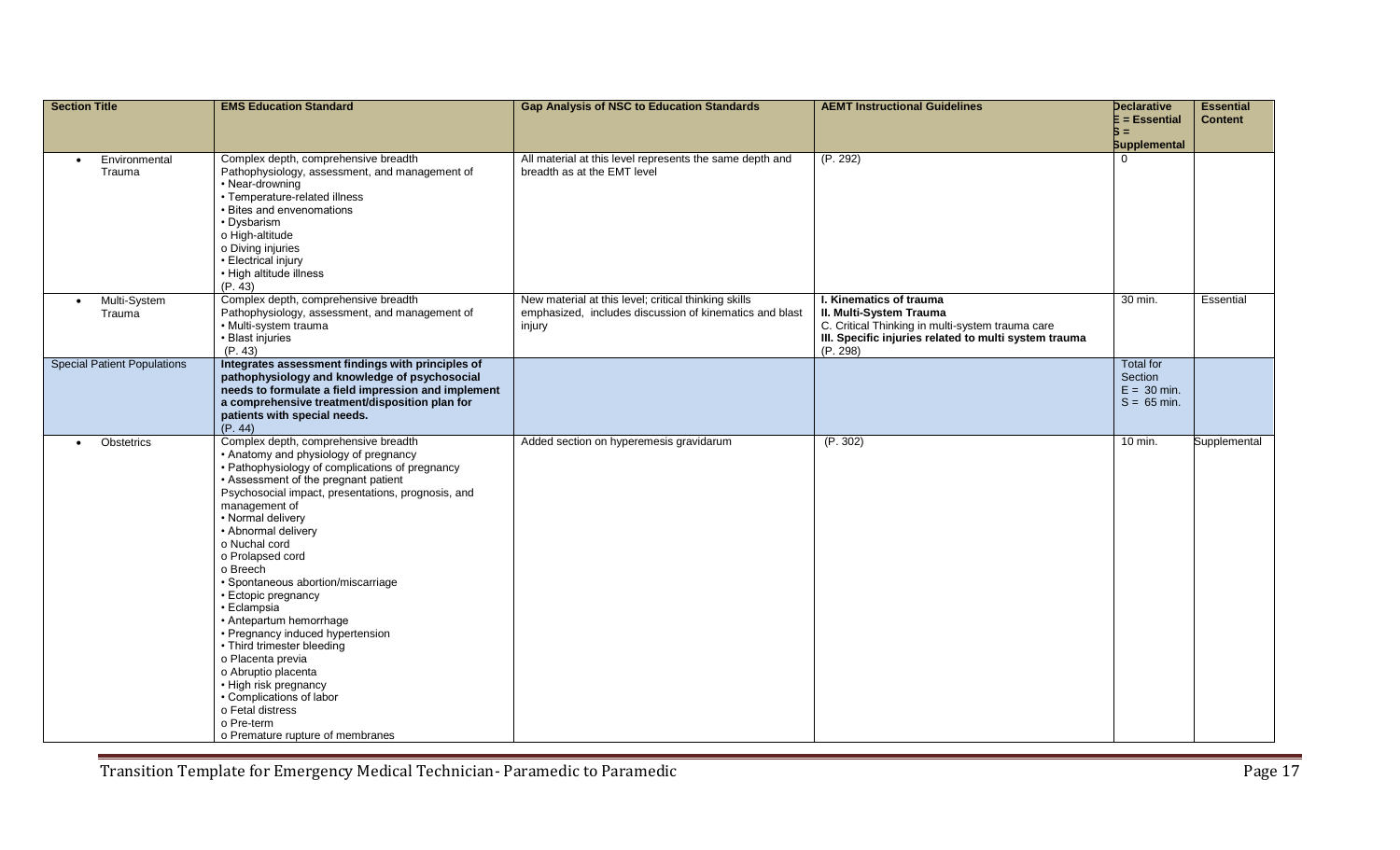| <b>Section Title</b>       | <b>EMS Education Standard</b>                                                                       | <b>Gap Analysis of NSC to Education Standards</b>       | <b>AEMT Instructional Guidelines</b>                  | Declarative<br>E = Essential | <b>Essential</b><br><b>Content</b> |
|----------------------------|-----------------------------------------------------------------------------------------------------|---------------------------------------------------------|-------------------------------------------------------|------------------------------|------------------------------------|
|                            |                                                                                                     |                                                         |                                                       | Б =                          |                                    |
|                            |                                                                                                     |                                                         |                                                       | <b>Supplemental</b>          |                                    |
|                            | o Rupture of uterus<br>• Complication of delivery                                                   |                                                         |                                                       |                              |                                    |
|                            | • Post-partum complications                                                                         |                                                         |                                                       |                              |                                    |
|                            | Foundational depth, foundational breadth                                                            |                                                         |                                                       |                              |                                    |
|                            | • Hyperemesis gravidarum                                                                            |                                                         |                                                       |                              |                                    |
|                            | • Post-partum depression                                                                            |                                                         |                                                       |                              |                                    |
|                            | (P. 44)                                                                                             |                                                         |                                                       |                              |                                    |
| Neonatal Care<br>$\bullet$ | Complex depth, comprehensive breadth                                                                | This section is much more detailed than in the previous | (P. 307)                                              | 30 min.                      | Supplemental                       |
|                            | • Anatomy and physiology of neonatal circulation<br>• Assessment of the newborn                     | version                                                 |                                                       |                              |                                    |
|                            | Presentation and management                                                                         |                                                         |                                                       |                              |                                    |
|                            | • Newborn                                                                                           |                                                         |                                                       |                              |                                    |
|                            | • Neonatal resuscitation                                                                            |                                                         |                                                       |                              |                                    |
|                            | (P. 45)                                                                                             |                                                         |                                                       |                              |                                    |
| Pediatrics<br>$\bullet$    | Complex depth, comprehensive breadth                                                                | This section is much more detailed than in the previous | (PP. 326)                                             | 30 min.                      | <b>Essential</b>                   |
|                            | Age-related assessment findings, age-related anatomic                                               | version                                                 |                                                       |                              |                                    |
|                            | and physiologic variations, age related and<br>developmental stage related assessment and treatment |                                                         |                                                       |                              |                                    |
|                            | modifications of the pediatric specific major or common                                             |                                                         |                                                       |                              |                                    |
|                            | diseases and/or emergencies:                                                                        |                                                         |                                                       |                              |                                    |
|                            | • Foreign body (upper and lower) airway obstruction                                                 |                                                         |                                                       |                              |                                    |
|                            | · Bacterial tracheitis                                                                              |                                                         |                                                       |                              |                                    |
|                            | $\cdot$ Asthma                                                                                      |                                                         |                                                       |                              |                                    |
|                            | • Bronchiolitis                                                                                     |                                                         |                                                       |                              |                                    |
|                            | o Respiratory Syncytial Virus (RSV)<br>• Pneumonia                                                  |                                                         |                                                       |                              |                                    |
|                            | • Croup                                                                                             |                                                         |                                                       |                              |                                    |
|                            | • Epiglottitis                                                                                      |                                                         |                                                       |                              |                                    |
|                            | · Respiratory distress/failure/arrest                                                               |                                                         |                                                       |                              |                                    |
|                            | • Shock                                                                                             |                                                         |                                                       |                              |                                    |
|                            | · Seizures                                                                                          |                                                         |                                                       |                              |                                    |
|                            | · Sudden Infant Death Syndrome (SIDS)<br>• Hyperglycemia                                            |                                                         |                                                       |                              |                                    |
|                            | • Hypoglycemia                                                                                      |                                                         |                                                       |                              |                                    |
|                            | Fundamental depth, foundational breadth                                                             |                                                         |                                                       |                              |                                    |
|                            | • Pertussis                                                                                         |                                                         |                                                       |                              |                                    |
|                            | • Cystic fibrosis                                                                                   |                                                         |                                                       |                              |                                    |
|                            | · Bronchopulmonary dysplasia                                                                        |                                                         |                                                       |                              |                                    |
|                            | • Congenital heart diseases                                                                         |                                                         |                                                       |                              |                                    |
|                            | • Hydrocephalus and ventricular shunts<br>(P. 46)                                                   |                                                         |                                                       |                              |                                    |
| Geriatrics<br>$\bullet$    | Normal and abnormal changes associated with aging,                                                  | Added section on Herpes zoster                          | VI. Specific conditions that occur more frequently in | 15 min.                      | Supplemental                       |
|                            | pharmacokinetic changes, psychosocial and economic                                                  |                                                         | the elderly                                           |                              |                                    |
|                            | aspects of aging, polypharmacy, and age-related                                                     |                                                         |                                                       |                              |                                    |
|                            | assessment and treatment modifications for the                                                      |                                                         | (P. 344)                                              |                              |                                    |
|                            | major or common geriatric diseases and/or emergencies                                               |                                                         |                                                       |                              |                                    |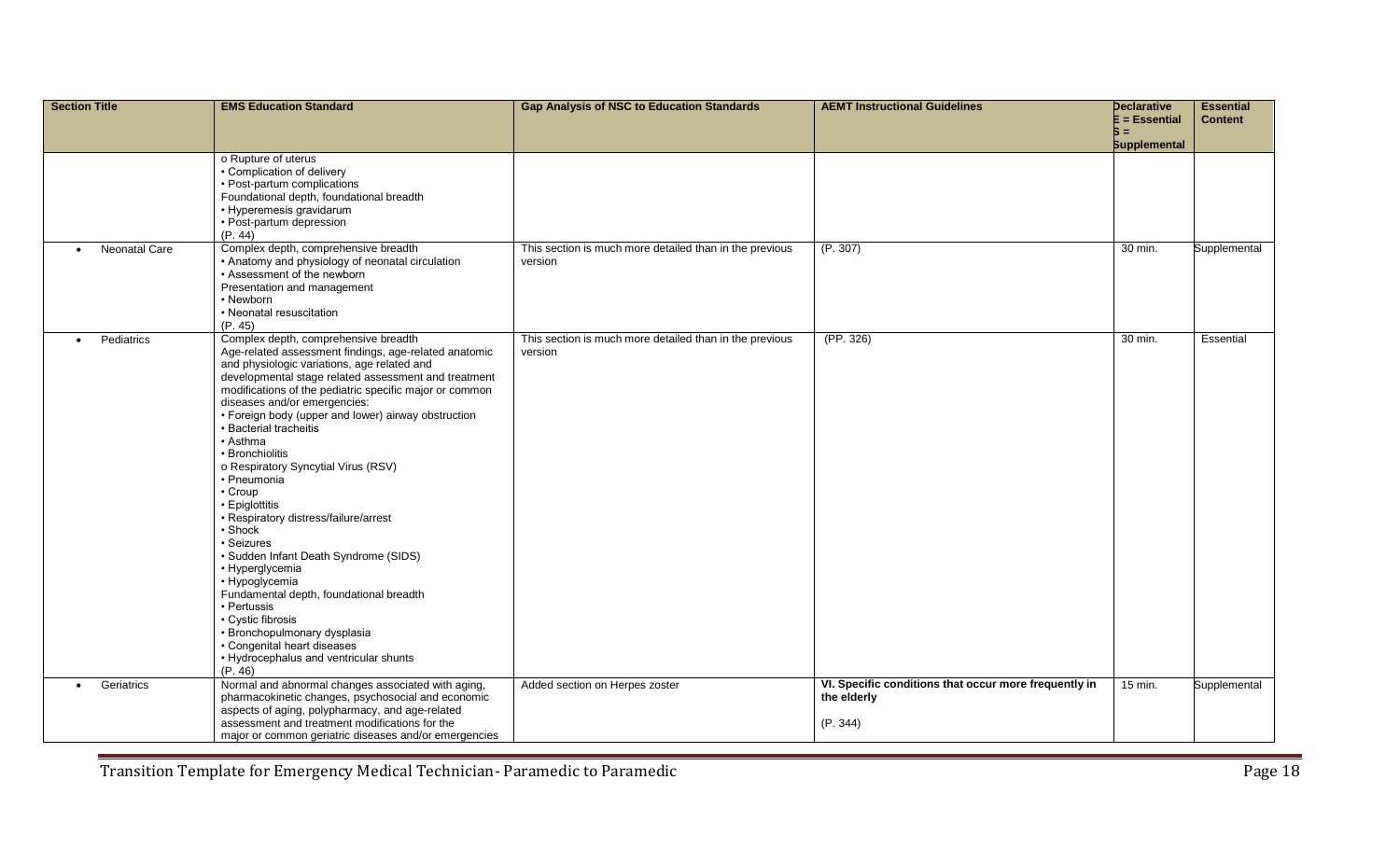| <b>Section Title</b>                                                 | <b>EMS Education Standard</b>                                                                                                                                                                                                                                                                                                 | <b>Gap Analysis of NSC to Education Standards</b>                                       | <b>AEMT Instructional Guidelines</b>                                                                                                                                                                                            | <b>Declarative</b><br>$\mathsf E$ = Essential<br>Б =                                                             | <b>Essential</b><br><b>Content</b>                                          |
|----------------------------------------------------------------------|-------------------------------------------------------------------------------------------------------------------------------------------------------------------------------------------------------------------------------------------------------------------------------------------------------------------------------|-----------------------------------------------------------------------------------------|---------------------------------------------------------------------------------------------------------------------------------------------------------------------------------------------------------------------------------|------------------------------------------------------------------------------------------------------------------|-----------------------------------------------------------------------------|
|                                                                      |                                                                                                                                                                                                                                                                                                                               |                                                                                         |                                                                                                                                                                                                                                 | <b>Supplemental</b>                                                                                              |                                                                             |
|                                                                      | Complex depth, comprehensive breadth<br>· Cardiovascular diseases<br>• Respiratory diseases<br>• Neurological diseases<br>• Endocrine diseases<br>• Alzheimer's<br>• Dementia<br>• Delirium<br>o Acute confusional state<br>Fundamental depth, foundational breadth<br>• Herpes zoster<br>• Inflammatory arthritis<br>(P. 47) |                                                                                         |                                                                                                                                                                                                                                 |                                                                                                                  |                                                                             |
| <b>Patients With Special</b><br>$\bullet$<br>Challenges              | Complex depth, comprehensive breadth<br>Healthcare implications of<br>• Abuse<br>• Neglect<br>• Poverty<br>• Bariatrics<br>• Technology dependent<br>• Hospice/ terminally ill<br>• Tracheostomy care/dysfunction<br>(P. 48)                                                                                                  | Added section on bariatrics                                                             | <b>III. Bariatric Patients</b><br>(P. 361)                                                                                                                                                                                      | 10 min.                                                                                                          | Supplemental                                                                |
| <b>EMS Operations</b>                                                | Knowledge of operational roles and responsibilities to<br>ensure safe patient, public, and personnel safety<br>(P. 48)                                                                                                                                                                                                        |                                                                                         | (P. 139)                                                                                                                                                                                                                        | <b>Total for</b><br>Section<br>$E = 40$ min.*<br>$S = 10$ min.                                                   | *Does not<br>include time<br>for NIMS or<br><b>HAZWOPER</b><br>requirements |
| Principles of Safely<br>$\bullet$<br>Operating a Ground<br>Ambulance | Simple depth, foundational breadth<br>• Risks and responsibilities of transport<br>(P. 48)                                                                                                                                                                                                                                    | All material at this level represents the same depth and<br>breadth as at the EMT level | <b>Refer to EMT Level Guidelines</b><br>I. Risks and Responsibilities of Emergency Response<br>A. Safety Issues During Transport<br>(P. 200)                                                                                    | $10$ min.                                                                                                        | Essential                                                                   |
| Incident<br>$\bullet$<br>Management                                  | Complex depth, comprehensive breadth<br>· Establish and work within the incident management<br>system<br>(P. 49)                                                                                                                                                                                                              | All material at this level represents the same depth and<br>breadth as at the EMT level | I. Establish and Work Within the Incident<br><b>Management System</b><br>A. Entry-Level Students Need to Be Certified in<br>1. ICS-100: Introduction to ICS, or equivalent<br>2. FEMA IS-700: NIMS, An Introduction<br>(P. 377) | This Can Be<br>Done as a<br>Co requisite<br>or<br>Prerequisite<br>or as Part of<br>the Entry-<br>Level<br>Course | Essential                                                                   |
| <b>Multiple Casualty</b><br>$\bullet$<br>Incidents                   | Simple depth, foundational breadth<br>$\cdot$ Triage<br>• Performing<br>• Re-Triage                                                                                                                                                                                                                                           | All material at this level represents the same depth and<br>breadth as at the EMT level | <b>Refer to EMT Level Guidelines</b><br>II. Triage<br>(P. 203)                                                                                                                                                                  | 10 min.                                                                                                          | Essential                                                                   |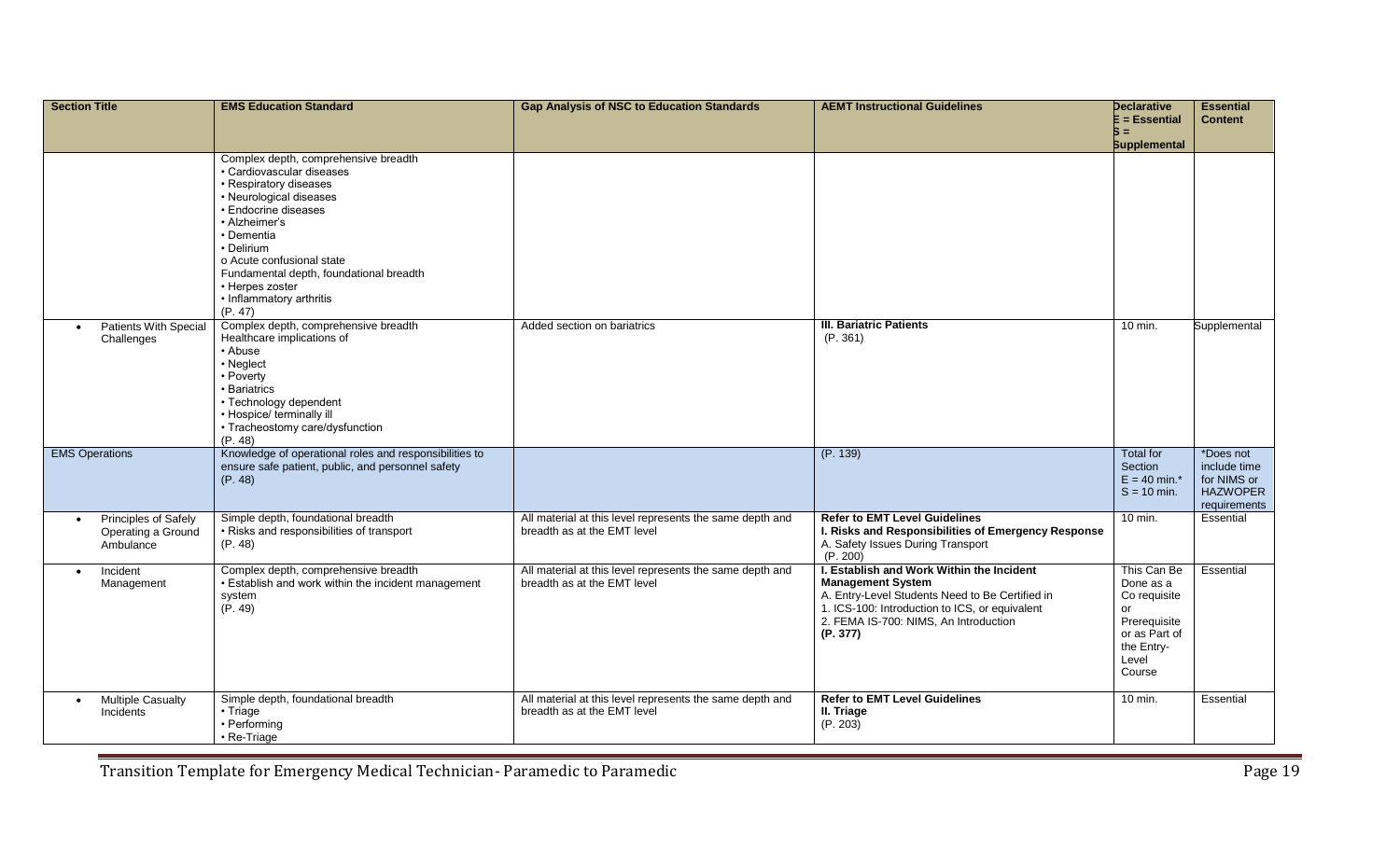| <b>Section Title</b>                                                  | <b>EMS Education Standard</b>                                                                                                                            | <b>Gap Analysis of NSC to Education Standards</b>                                       | <b>AEMT Instructional Guidelines</b>                                                                                                                                                                                                                                        | <b>Declarative</b><br>E = Essential<br><b>Supplemental</b>                                                              | <b>Essential</b><br><b>Content</b> |
|-----------------------------------------------------------------------|----------------------------------------------------------------------------------------------------------------------------------------------------------|-----------------------------------------------------------------------------------------|-----------------------------------------------------------------------------------------------------------------------------------------------------------------------------------------------------------------------------------------------------------------------------|-------------------------------------------------------------------------------------------------------------------------|------------------------------------|
|                                                                       | • Destination Decisions<br>• Post Traumatic and Cumulative Stress<br>(P. 49)                                                                             |                                                                                         |                                                                                                                                                                                                                                                                             |                                                                                                                         |                                    |
| Air Medical                                                           | Complex depth, comprehensive breadth<br>• Medical risks/needs/advantages<br>(P. 49)                                                                      | All material at this level represents the same depth and<br>breadth as at the EMT level | . Medical Risks/Needs/Advantages<br>(P. 379)                                                                                                                                                                                                                                | 10 min.                                                                                                                 | Supplemental                       |
| Vehicle Extrication                                                   | Simple depth, simple breadth<br>• Safe vehicle extrication<br>• Use of simple hand tools<br>(P. 49)                                                      | All material at this level represents the same depth and<br>breadth as at the EMT level | l. Safe Vehicle Extrication<br>(P. 380)                                                                                                                                                                                                                                     | $\Omega$                                                                                                                |                                    |
| <b>Hazardous Materials</b><br>Awareness                               | Simple depth, simple breadth<br>• Risks and responsibilities of operating in a cold zone at<br>a hazardous material or other special incident<br>(P. 49) | All material at this level represents the same depth and<br>breadth as at the EMT level | . Risks and Responsibilities of Operating in a Cold<br>Zone at a Hazardous Material or Other Special<br>Incident<br>1. Hazardous Waste Operations and Emergency<br>Response (HAZWOPER) standard, 29 CFR 1910.120<br>(q)(6)(i) - First Responder Awareness Level<br>(P. 383) | This can be<br>done as a<br>Co requisite<br><b>OI</b><br>Prerequisite<br>or as Part of<br>the Entry-<br>Level<br>Course | Essential                          |
| Mass Casualty<br>Incidents Due to<br>Terrorism and<br><b>Disaster</b> | Simple depth, simple breadth • Risks and responsibilities<br>of operating on the scene of a natural or man-made<br>disaster<br>(P. 50)                   | All material at this level represents the same depth and<br>breadth as at the EMT level | Risks and Responsibilities of Operating on the<br>Scene of a Natural or Man-Made Disaster<br>(P. 384)                                                                                                                                                                       | 20 min.                                                                                                                 | Essential                          |

For a current 1998 EMT-Paramedic (based on 1998 EMT-P National Standard Curriculum) transitioning to 2009 Paramedic, the following skills are no longer taught:

• Pressure points and elevation for hemorrhage control

• Umbilical vein access

• Urinary catheterization

**The following restraint technique has been determined to be harmful and is no longer permitted: forceful restraint in a prone position, with wrists & ankles tightly tied together ("hobbled") behind the back.**

For a current 1998 EMT-Paramedic (based on 1998 EMT-P National Standard Curriculum) transitioning to 2009 Paramedic, the following skills are new:

Use of BiPAP/CPAP, waveform capnography, monitoring and management of a chest tube, assist in the insertion of a chest tube, performing a percutaneous cricothyrotomy, accessing indwelling catheters and implanted central IV ports, central line monitoring, initiation of intraosseous infusion in all patients (previously used IOs on children only), intranasal medication administration (1998 Paramedic limited to intranasal decongestants), eye irrigation with the Morgan® lens, initiation and monitoring of thrombolytic medication, blood chemistry analysis (includes psychomotor skills involved with collection of blood for analysis [point of care testing] and the cognitive material necessary to understand implications of results).